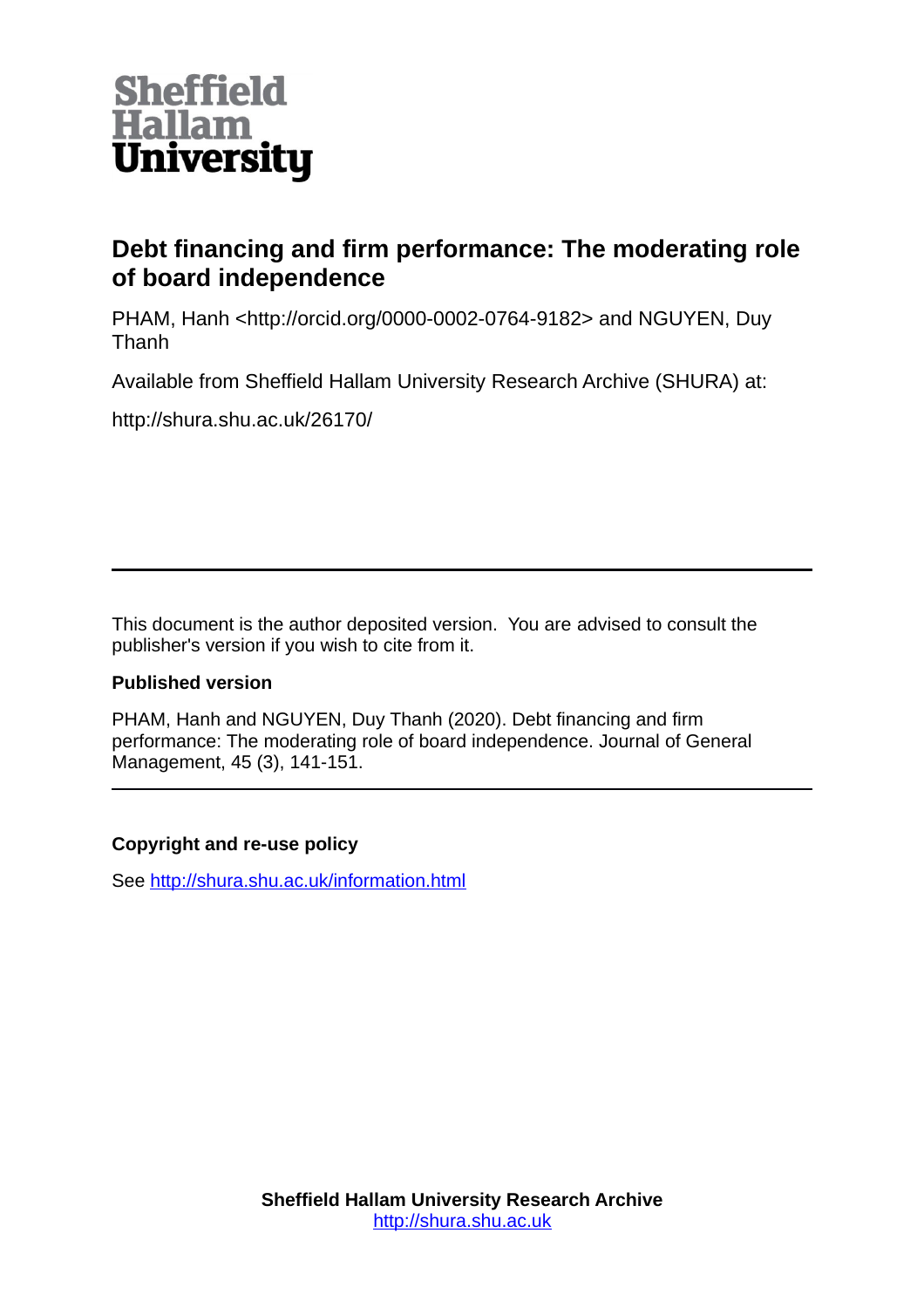# **To cite this paper, please follow**

Pham, H.S.T and Nguyen. 2020. Debt financing and firm performance: The moderating role of board independence. *Journal of General Management,* Vol (45), 3, 141-151.

# **Debt Financing and Firm Performance: The Moderating Role of Board independence**

#### **Dr. Hanh Song Thi PHAM (corresponding author)**

Senior Lecturer Sheffield Business School, Sheffield Hallam University City Campus, Howard St, Sheffield S1 1WB, United Kingdom Tel: +44 114 2255196 Fax: +44114 225 5268 Email: [S.H.Pham@shu.ac.uk](mailto:S.H.Pham@shu.ac.uk)

**Duy Thanh Nguyen** Lecturer Becamex Business School, Eastern International University Nam Ki Khoi Nghia St., Hoa Phu Dist., Binh Duong, Vietnam Tel: +84 933 241 241 Email: [duy.nguyen@eiu.edu.vn](mailto:duy.nguyen@eiu.edu.vn)

# **Abstract**

This article investigates the moderating role of board independence in the relationship between debt financing and performance of emerging market firms. We have used an empirical model in which the firm's accounting profitability is a dependent variable and the independent variables are debt financing, board independence, the interaction variable made of debt financing and board independence, as well as various control variables. Our analysis is based on a panel dataset of 300 listed firms in Vietnam between 2013 to 2017. Our study finds that debt financing has a significantly negative effect and that board independence reduces the adverse impact of debt financing on accounting profitability. Our results are consistent across different estimation models and methods.

**Keywords:** Debt financing, board independence, firm performance, emerging markets, Vietnam.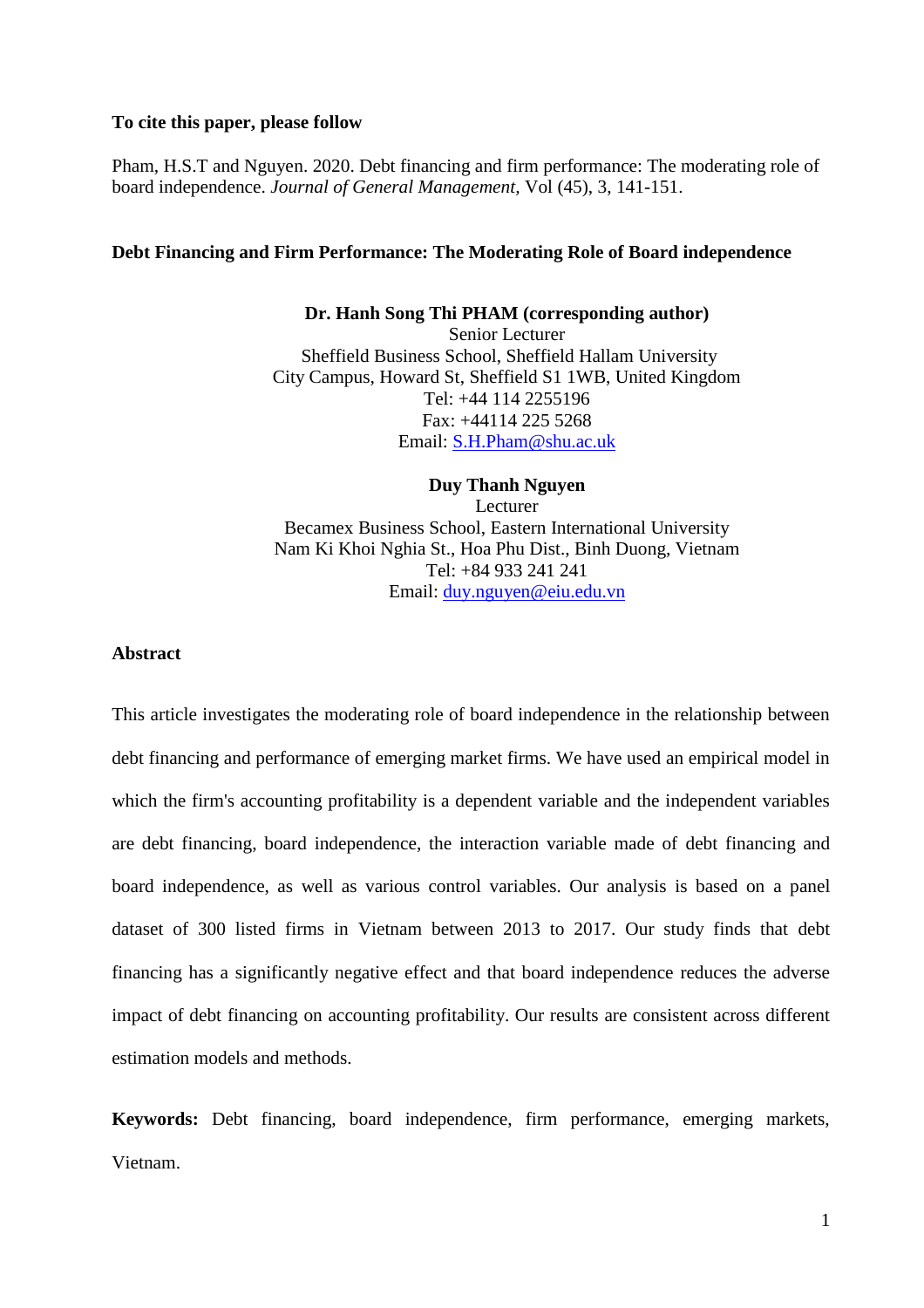# **1. Introduction**

In emerging economies, capital markets are less well developed and it is more difficult to raise money to finance business ventures. Laws and regulations regarding accounting requirements, information disclosure, securities trading are either absent, inefficient, or do not operate as intended in emerging economies (Young et al.,2008). These problems create chances for managers to manipulate the use of debt financing for their benefit at the cost of shareholders. Therefore, a study about which corporate governance instruments can enhance the effectiveness of debt financing would improve our understanding of corporate governance practice in emerging economies.

Despite the huge number of studies about debt financing, there is no consensus about the effect of debt financing on firm performance. Contingency and situational factors are a major explanation for these inconsistencies (O'Brien, 2003; Jermias, 2008). The effectiveness of debt financing can be affected by these factors. Thus, it is important to understand which situational and contingency factors may moderate the debt financing -performance relation.

Drawing on agency theory (Jensen and Meckling, 1976), which conceptualizes the useful role of independent directors (IDs) in monitoring managers, one can argue that under a high presence of independent directors, managers would use debt financing more prudently and effectively. In other words, board independence may moderate the effectiveness of debt financing. Nevertheless, research examining the role of board independence in moderating the impact of debt financing on firm performance is scant.

Our paper aims to address this gap. We consider the factor improving the effectiveness of debt financing decision in the context of an emerging market. In particular, we investigate the moderating effect of board independence on the impact of debt financing on accounting profitability of Vietnamese firms. We chose Vietnam as an empirical context for the study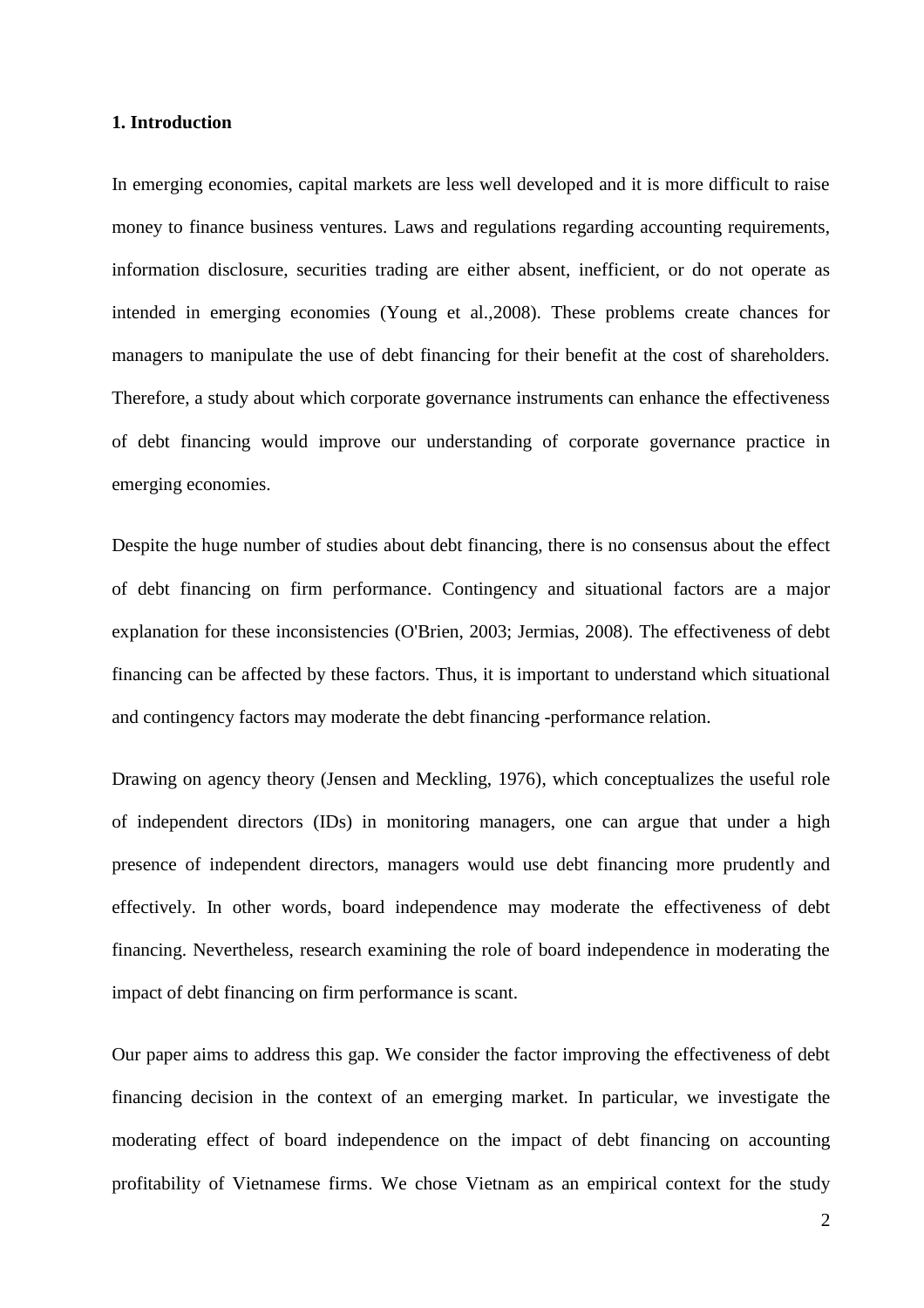because the country has typical characteristics of an emerging economy. During the last two decades, Vietnam's capital market has significantly developed. However, most domestic firms are still relying on bank credit as a major or even the sole source of external funding (Vo, 2017). Similar to other emerging economies, Vietnam's legal system is immature and corporate governance has not been long practised (World Bank, 2018). There are too many situations that managers made ineffective decisions on debt financing and harm the firm owners' benefits. Therefore, an examination of the role of board independence in monitoring the effectiveness of debt financing in Vietnamese firms would provide useful implications for corporate governance practices in emerging economies. We used the longitudinal data of 300 public firms listed in stock markets in Vietnam for the period 2013-2017. Our paper provides implications to both theory and practice which are presented in the conclusion.

#### **2. Literature Review and Hypothesis Development**

#### *2.1. Board independence and firm performance*

Board independence has been the main focus of research on corporate governance. In most studies, the terminology "board independence", "board composition" or "board structure" are used interchangeably to imply the ratio of independent directors/outside directors to total members of the board. The usefulness of IDs has been widely debated in the corporate governance literature.

Theoretically, there are conflicting views about the role of board independence on firm performance. According to agency theory (Jensen and Meckling, 1976), the use of IDs can address the agency problem by providing oversight of the strategic direction of the firm and scrutinising the performance of managers and thus helps to improve firm performance.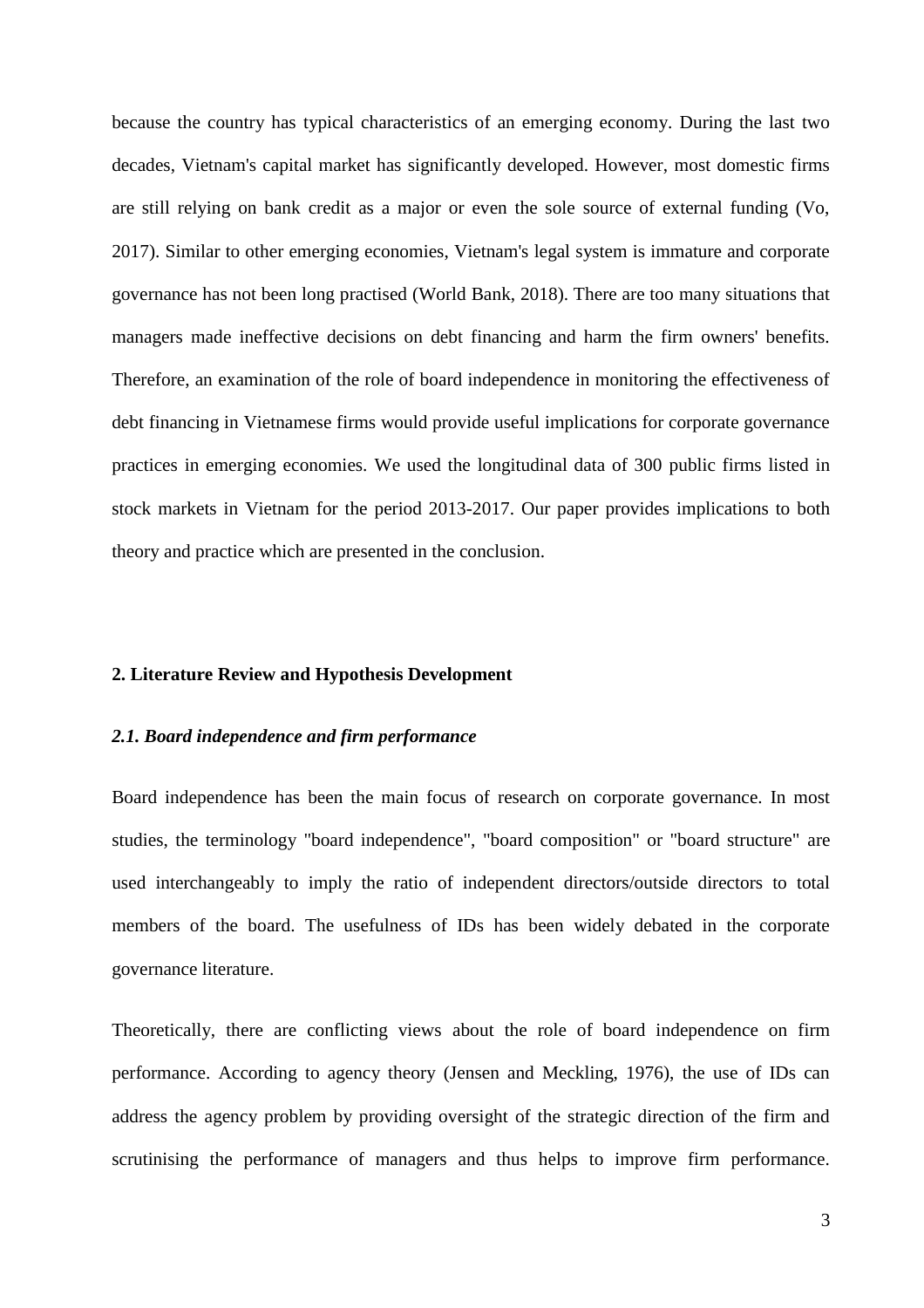Resource dependence literature (Pfeffer and Salancik, 1978) also suggests IDs can facilitate the company's strategic decision-making process because of their expertise and networking (Westphal et al*.*, 1997), enable the firm to obtain critical information (Haunschild and Beckman, 1998), form alliances (Gulati and Westphal, 1999), consequently enhancing firm performance. In contrast, stewardship theory (Donaldson and Davis, 1991) which defines situations in which managers want to do a good job and to be a good steward of the company indicates that the controlling and monitoring role of IDs have a negligible impact on firm performance.

The empirical research has also reported inconsistent findings. Many studies (e.g., Peng, 2004; García-Ramos and García-Olalla, 2014) reported the positive effect of board independence on firm performance, others (e.g., Cavaco et al., 2016; Darko et al*.*,2016) found the negative impact as well as no significant effect (e.g., Rashid, et al.,2010). We argue that the inconsistent findings among the previous empirical studies occur because those studies only focused on the direct effect and did not consider the moderating effect of board independence on firm performance through other corporate governance instruments such as debt financing.

# *2.2. Debt financing and firm performance*

 $\overline{a}$ 

The question of whether debt financing<sup>1</sup> affects firm performance continues as one of the most important concerns in corporate governance literature. Despite the huge amount of theoretical and empirical research on the relationship between debt financing and firm performance, no agreement has been reached on this nexus (Vo and Ellis, 2017).

Modigliani and Miller (1963) conceptualise the benefit of tax shield to firm profitability because interest payments are deductible from a corporate tax and resulting in less tax and more

 $1$  In corporate governance literature, the terminology 'debt financing', 'capital structure', 'financial leverage' are used interchangeably to indicate the extent to which a business relies on borrowed capital or the 'debt-equity ratio'.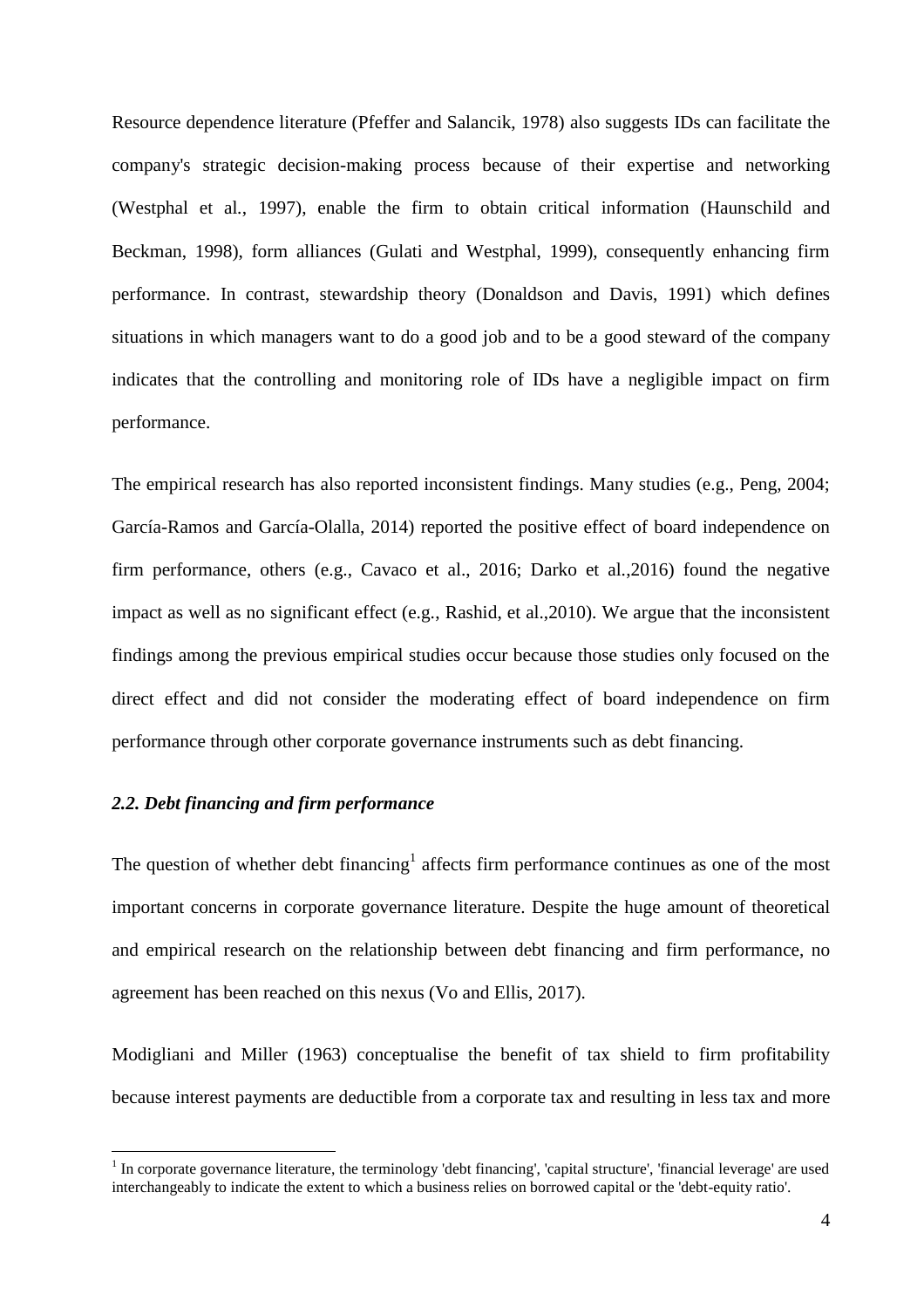profit after tax. In contrast, Kraus and Litzenberger [\(1973\)](https://link-springer-com.lcproxy.shu.ac.uk/article/10.1007/s11187-007-9088-4#CR30), Kim [\(1978\)](https://link-springer-com.lcproxy.shu.ac.uk/article/10.1007/s11187-007-9088-4#CR29) argue on the financial distress cost as the detrimental effect of debt financing on firm profitability. Costs associated with obtaining new external funding are higher than the costs of obtaining internal financing. Internal funds do not bear any transaction costs. Debts oblique firms to make periodic interest payment which not only reduces firm' profit in the accounting period but also limits available cash for the business's operations in the next accounting period (Sarkar and Sarkar, 2008). It can also make it more difficult to obtain additional debts where companies are highly leverage due to risk assessment (Le and O'Brien, 2010). As a result, the shortage of available cash could lead to the omission of profitable investment opportunities, which generates incremental income for the corporations. More severely, high debt cost may cause insolvency and bankruptcy.

Empirically, some studies report the positive effect while others find a negative effect. Notably, many studies reporting the positive effect are the ones using the data from developed countries, while research using data of emerging economy firms tend to find the negative effect. For example, Berger and Patti (2006) using the data of American firms and Margaritis & Psillaki's (2010) use of data of French firms, both find the positive effect of debt financing on firm performance. Salim & Yadav (2012) using data of Malaysian listed firms, Le & O'Brien (2010) based on data of Chinese listed firms, Ebaid (2009) using data from Egypt and Zeitun; Tian (2007) using data from Jordan, all report the negative effect. An exception is Davydov (2016). Using data of firms from the BRIC countries, Davydov (2016) found the positive impact of debt financing. In this study, he did not consider any situational and contingency factors that could influence the effectiveness of debt usage.

O'Brien (2003) and Jermias (2008) explain that inconsistent findings in the existing literature exist because of the lack of consideration of situational and contingency factors. Such situational and contingency factors potentially moderate the financial leverage- performance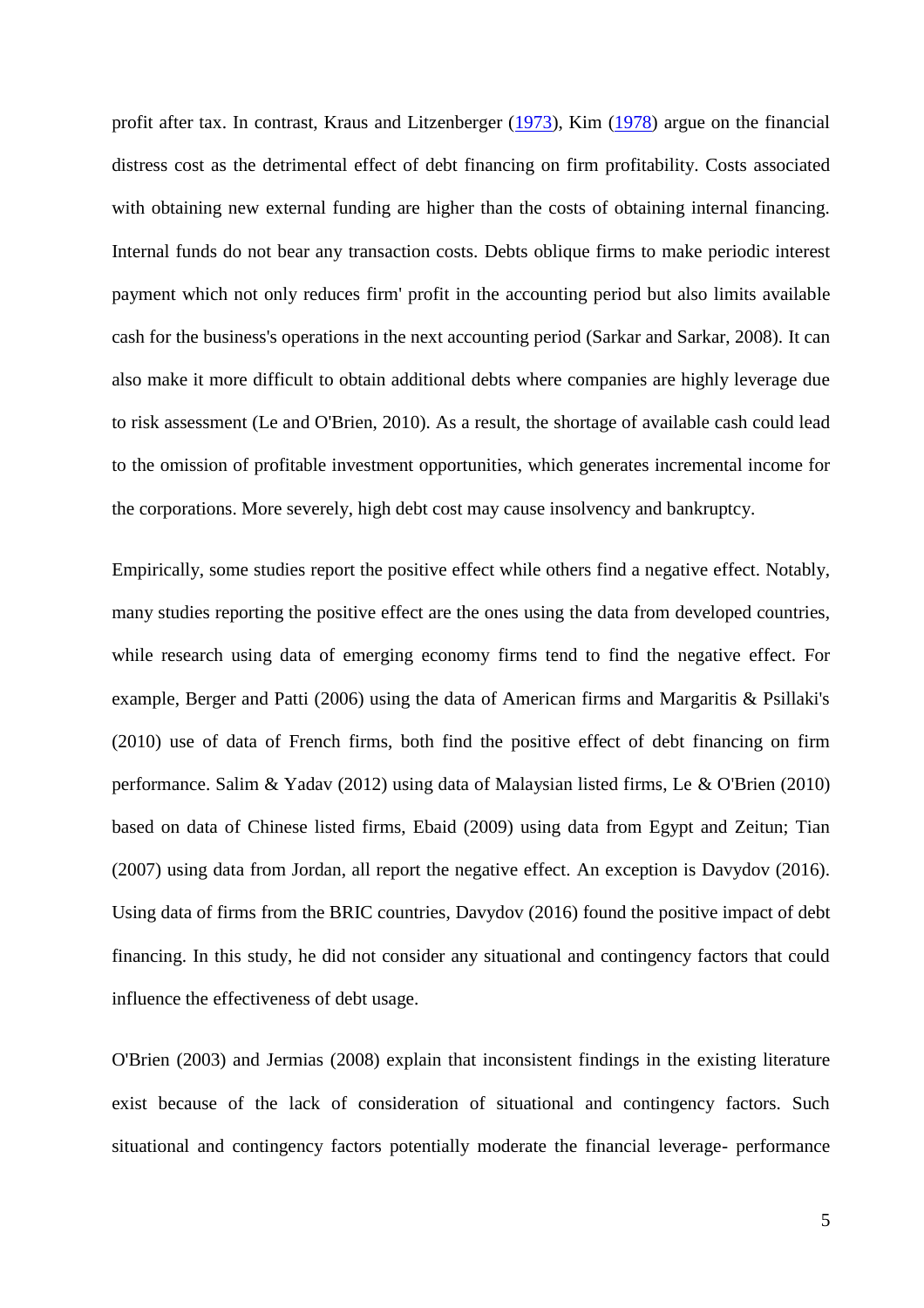relation. In this paper, we draw on two theories to identify such situational and contingency factors. We apply agency theory to identify contingency factors and we argue that the presence of good corporate governance, such as board independence, can improve the effectiveness of the debt-financing decision and that this potentially moderates the debt financing - performance relation. For situational factors, we employ the institutional-based view of emerging markets to analyse the potential effect of debt financing on the profitability of firms in emerging markets.

According to the institutional-based view of emerging markets, emerging economies are 'lowincome, rapid-growth countries using economic liberalisation as their primary engine of growth' (Hoskisson et al., 2000: 249). The literature on taxes and investment (e.g Hall and Jorgenson, 1967) has argued various ways in which the tax structure can affect investments and therefore economic growth rates. As seen in Lee and Gordon (2005), increases in corporate tax rates lead to lower future growth rates within countries. Emerging-market governments, thus, tend not to use high corporate tax rates when they wish to promote economic growth. Therefore, the positive effect of tax cost reduction from debt payment on firm profitability is arguably insignificant in the context of emerging markets.

Meanwhile, the financial distress cost of debt is likely to be high in the context of emerging markets for the following reasons. First, the lack of well-developed credit rating systems and well-regulated banking governance systems in emerging markets leads to high transaction and debt costs (Stiglitz, 2000). Second, loan interest rates in emerging markets are often set at a high level in comparison to those in developed markets. This is because emerging market economies have been fuelled by demand from foreign markets as a result of trade liberalisation, leading to a high need for capital to expand businesses which pushes up interest rates and so high cost of debt. Thus, in this institutional context, the cost of financial distress may well outweigh the benefit of debts and hence lower firm profitability. We, therefore, propose that: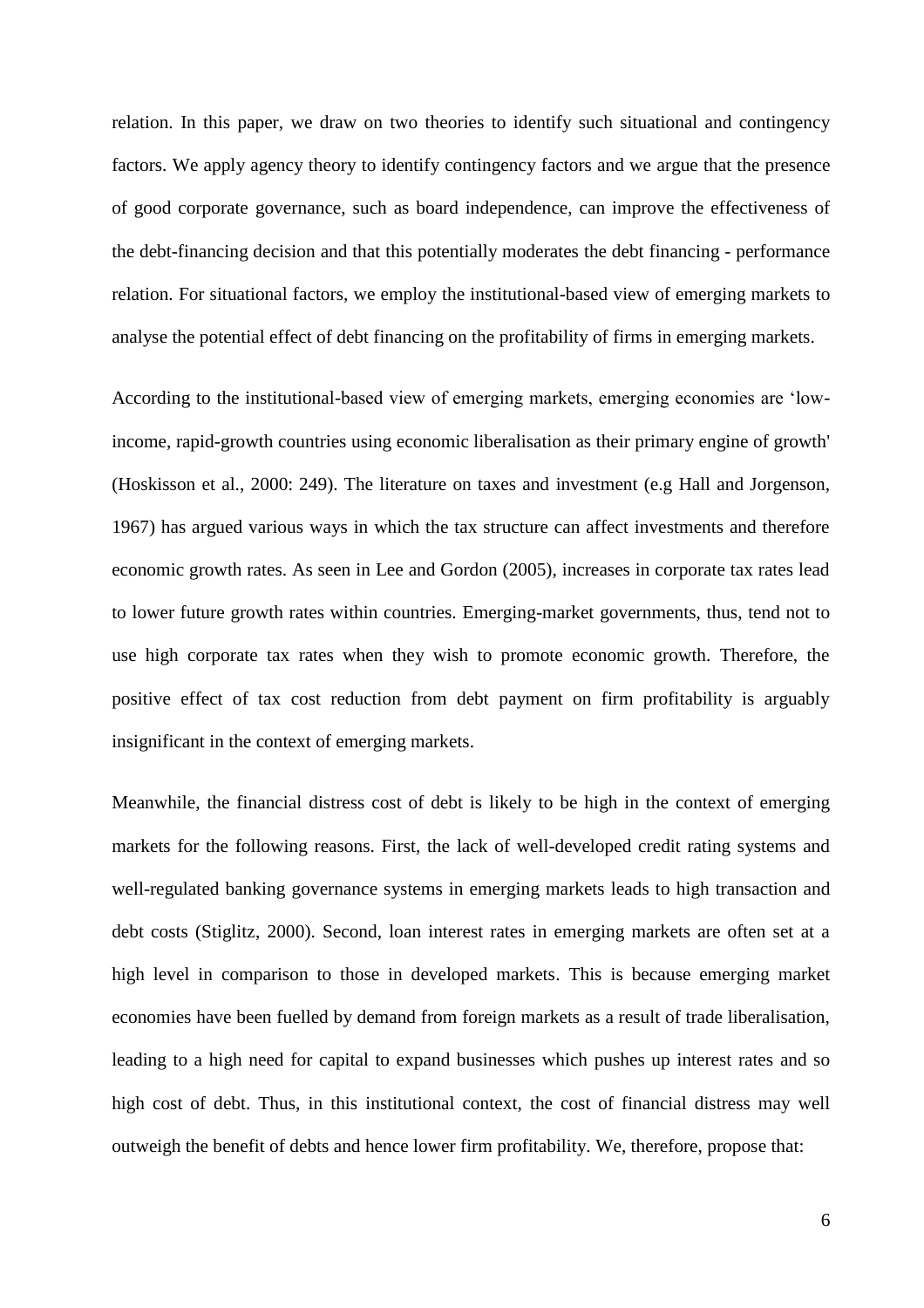**Hypothesis 1***. High debt financing negatively affects the profitability of public listed firms in emerging economies.*

# *2.3. Debt financing, board independence and firm performance*

There is a large amount of literature examining the implications of board independence and debt financing, but little research focuses on the effects of both factors on firm performance. To our best knowledge, there is no research considering board independence as a mechanism to accelerate the benefits and decelerate the effect of debt on firm performance using emerging country context. In a review of literature on corporate governance research, Denis (2001) reveals that most of the literature focuses on examining implications of corporate governance instruments such as board structure and debt financing. In a review of the literature on corporate governance in emerging markets, Claessens and Yurtoglu (2013) also indicate a similar phenomenon. For example, empirical literature on corporate governance using data from Asian emerging countries (i.e Iturriaga and Crisóstomo, 2010; Sami et al., 2011; Salim and Yadav, 2012; Khan, 2012; Hull and Dawar, 2014) only examines the direct effect of either board independence or debt financing on firm performance.

In the context of Vietnam, there are a few studies about debt financing but they only focus on examining either determinants of debt financing (Nguyen and Ramachandran, 2006; Biger et al., 2007; Vo, 2017) or the effect of debt financing on firm performance (Vo and Ellis, 2017; Cuong, 2014). Regarding the role of board independence, there exist two studies about the direct effect of board independence on the performance of Vietnamese firms ( Vo and Nguyen, 2014; Nguyen et al., 2017). In a study of corporate governance and firm's performance in Vietnam, Duc and Thuy (2013) included debt financing and board independence among other corporate governance factors in their examination of the effect of corporate governance and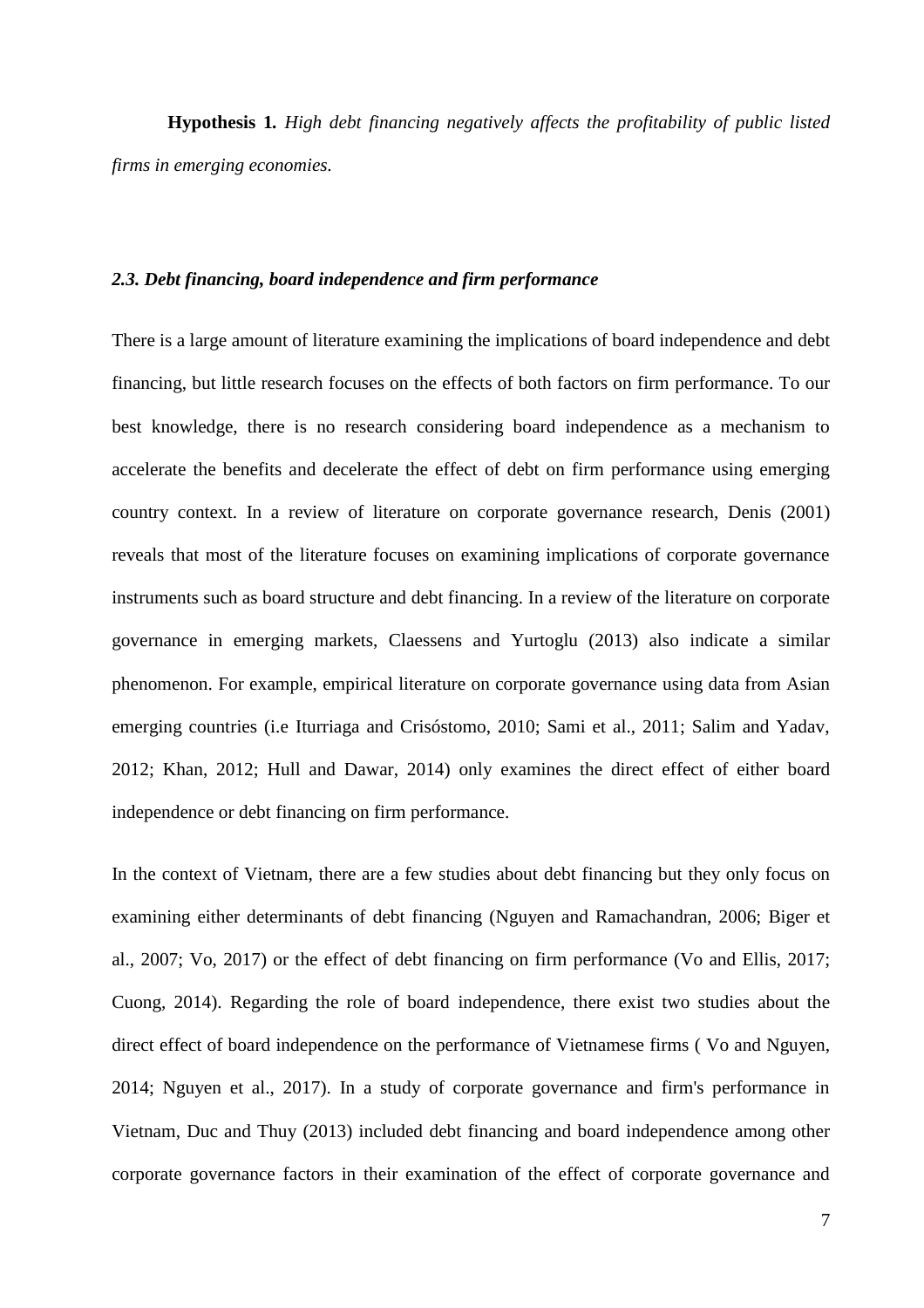performance of firms. However, none of these studies examines the moderating effect of board independence on the impact of debt financing on firm performance using data from Vietnam.

## *2.4. The moderating effect of board independence*

In this study, we propose that debt financing generates both cost and benefit as suggested by the prior literature but the net effect of debt financing on firm's profitability is subject to a firm's characteristics and the country where the firm operates. Drawing on the institutional-based view of emerging markets (Hoskisson et al., 2000), we argue that because emerging market economy is in the early stage of development, the weakness of legal regulations and their enforcement in emerging market countries (Young et al., 2008) creates more chances for managers in emerging economies to manipulate business activities for their interests.

The use of IDs is particularly useful when emerging market firms use debt financing. It is because IDs have the primary responsibility of overseeing the firm's financial reporting process (Anderson et al., 2004). Beasley (1996) find that the proportion of IDs on the board is inversely related to the likelihood of financial statement fraud. Without oversight of independent directors, the managers of emerging market firms may foresee an easy chance to manipulate financial statement and hence incline to borrow and invest in projects beneficial to their selfinterest rather than to firms (Kochhar, 1996; Le and O'Brien, 2010).

With a high presence of IDs, the managers of emerging market firms would be subject to high scrutiny and therefore be more cautious and rational in making investment decisions from the borrowed money. The independently monitoring role of IDs ensures the transparency and effectiveness of debt usage (Peng, 2004; Mura, 2007).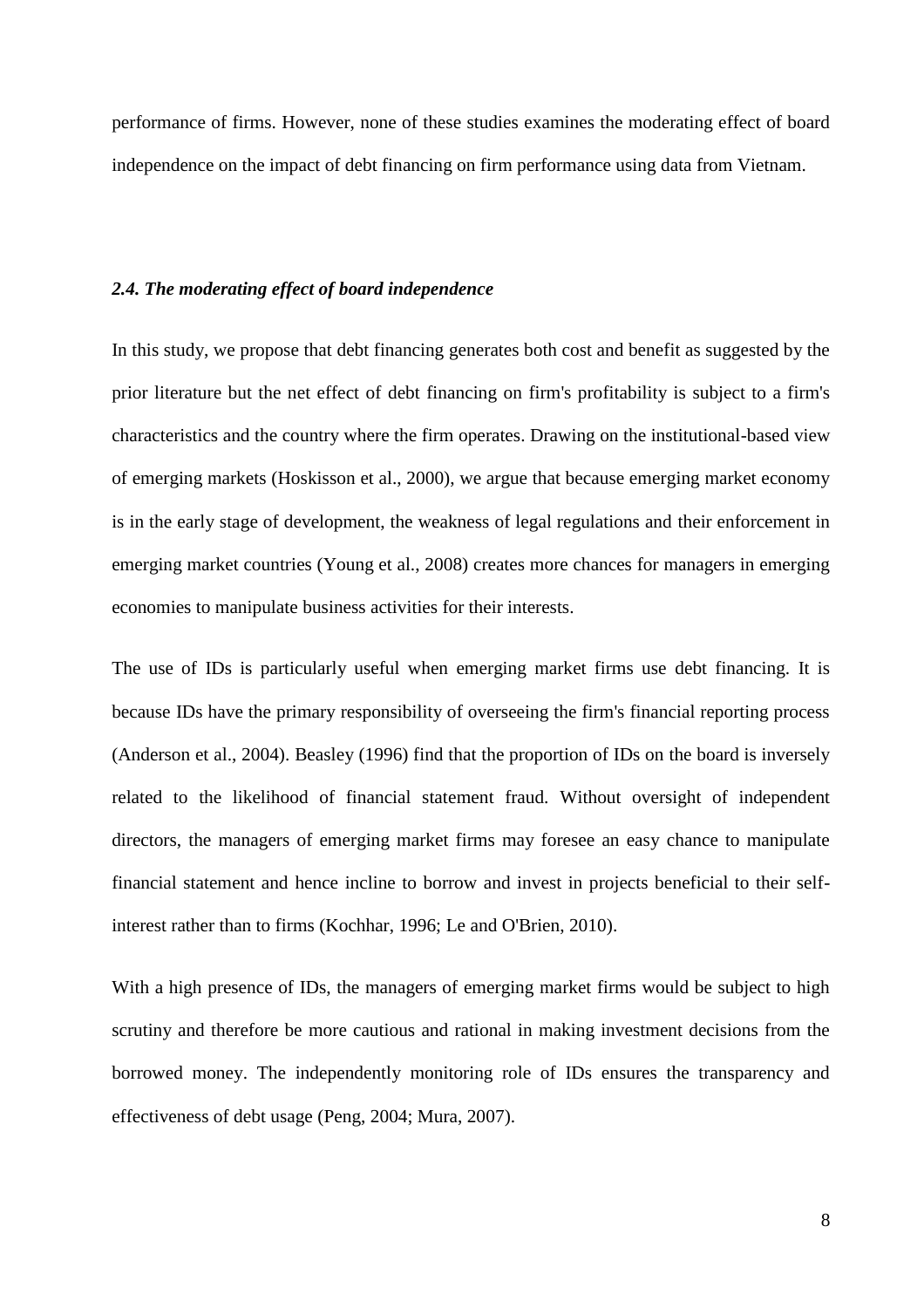The expertise and external relationships which IDs hold may also help managers to improve the outcomes of the investments made from borrowed money. Bringing in more outside directors may facilitate firms' borrowing (Mizruchi and Stearns, 1994) and access to broader sources of finance in the markets (Peng, 2004). IDs' external relations can help the firm obtain favourable loan terms, such as lower interest rates, larger loans and longer maturities of loan contracts to invest in profitable projects. More capital with a lower cost of financing for investment is likely to generate higher profitability (Le and O'Brien, 2010). Therefore, the more IDs on board are the more likelihood of obtaining low- cost debt financing and the more rational decisions relating to debt usage. These benefits which IDs bring about are likely to reduce the cost of debt and enhance the effectiveness of debt using, leading to higher profitability. Therefore, we propose that:

**Hypothesis 2***: Board independence positively moderates the effect of debt financing on the profitability of public firms in emerging economies*

Our conceptual framework is illustrated in Figure 1.

(Insert Figure 1 here)

## **3. Research methodology**

#### *3.1. Research context*

Since the introduction of the economic reform in 1986, Vietnam has gradually been transforming its economy from central planning toward free-market mechanism, promoting financial liberalization and facilitating constant institutional reforms. These economic reforms result in developments in equity and bond market in Vietnam. Since the establishment of Vietnam's first stock exchange in 2000, strong development is witnessed in Vietnam stock markets including a significant increase in both numbers of listed firms and total trading volume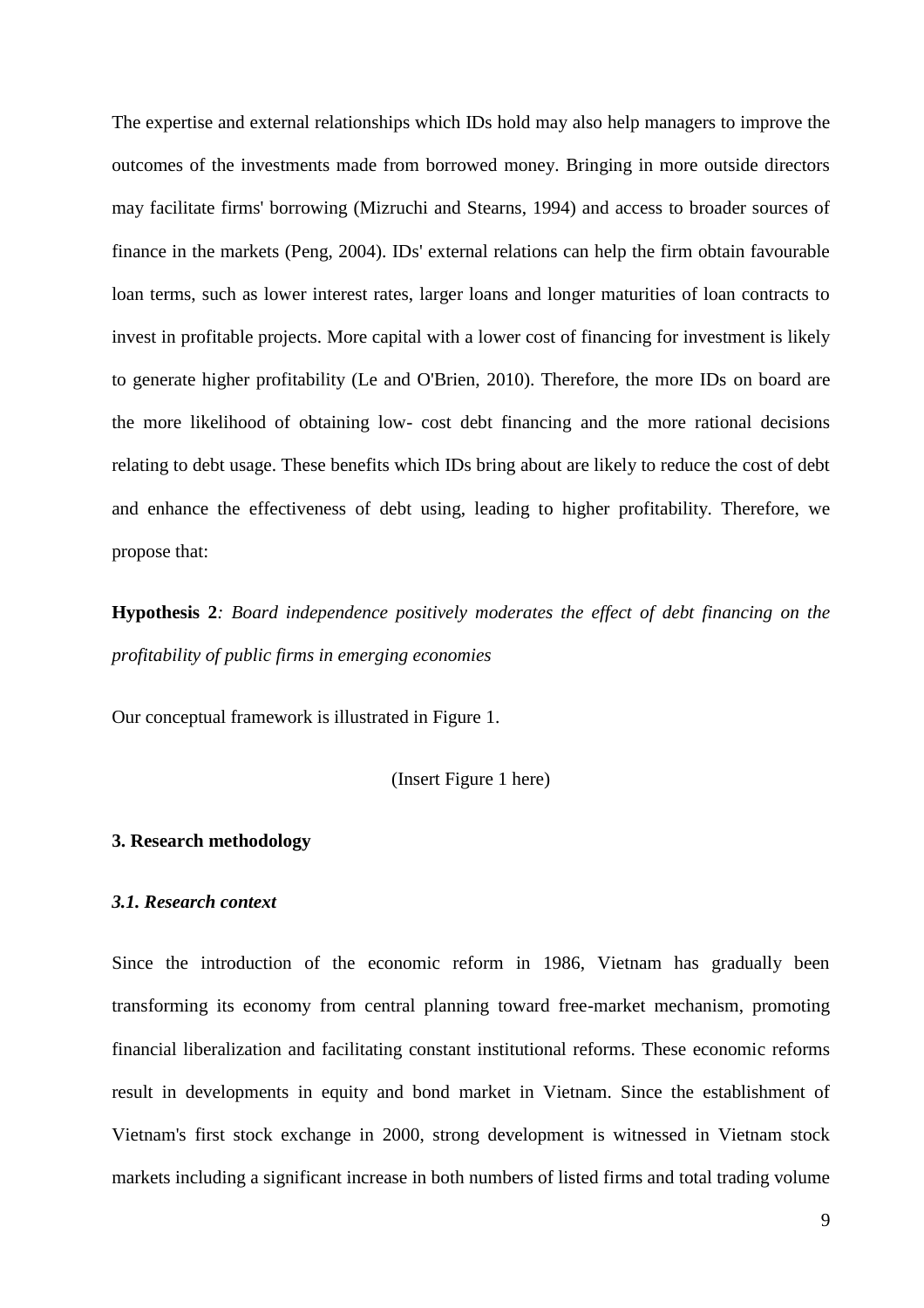(Vo, 2017). The development of the stock market provides firms with more options to finance their investments. By 2017, there are 700 Vietnamese enterprises listed in Vietnam's stock market. The financial and corporate governance decisions of these firms are assumed to follow the global practice but still being at the infant stage.

Despite its pace of development, Vietnam's capital market is still at an early stage of development (Jain et al., 2017). Similar to most emerging markets, the problems of information asymmetries, higher volatility and higher transaction costs are evidenced in the stock market (Vo, 2017). Jain et al. (2017) indicate that Vietnam's capital market has a similar outlook to other Asian countries which investment opportunities, funding at scale, and pricing are less available or transparent. These problems hinder firms to finance through the stock market and as a result, most domestic firms are still relying on bank credit as a major or even the sole source of external funding (Vo, 2017). Therefore, Vietnam provides an ideal context for the study of the role of corporate governance in the improvement of the effectiveness of debt financing in emerging economy firms.

# *3.2. The data*

We extracted data from the audited financial statements from 2013 to 2017 of all firms listed on Vietnam's stock market (Ho Chi Minh Stock Exchange and Ha Noi Stock Exchange). By 2017, among 700 enterprises listed on the stock exchange, we excluded firms in the financial sector (e.g. banks, real estate, securities and insurance firms). The reason for this is that financial firms have distinctive corporate structures and revenue models, indicated by an extraordinary performance indicator (Le and O'Brien, 2010). After excluding the financial firms in the financial sector and firms with missing information, the final sample consists of 300 companies, yielding 900 observations. The industries of the sample firms are outlined in Table A in the Appendix.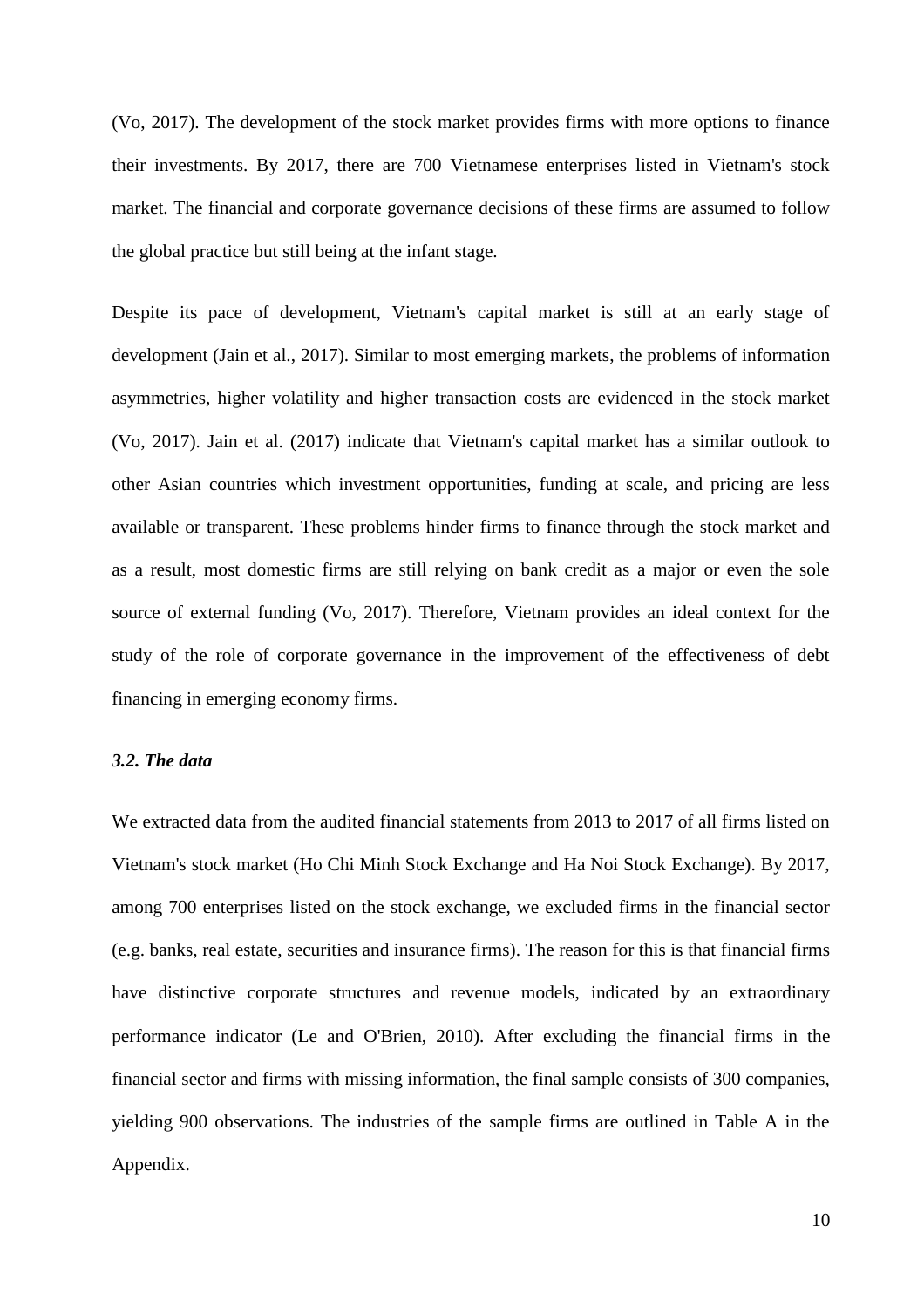# *3.3.Empirical Model*

To test our hypothesis, we developed an empirical model in which firm accounting profitability is a dependent variable; debt financing, board independence and the interaction variable which is the product of debt financing and board independence are independent variables.

Following econometric literature (Baron and Kenny, 1986; Aiken and West, 1991) which suggests the usage of the product of the predictor and the moderator as the interaction variable to test the moderating effect, we employed the interaction variable as the product of Board Independence and Debt financing. We used the mean-centred approach suggested by Aiken and West (1991) to calculate the interaction variable to eliminate the possibility of multicollinearity. The interaction variable is calculated as below.

*Interaction* =  $(Debt - mean score of Debt) * (IDs - mean score of IDs)$ 

We include several variables popularly used as control variables in corporate governance literature in our empirical model.

*Board size. A* small board is manageable and plays a controlling function, while a large board is non-manageable and so not able to act effectively (Rashid et al*.*, 2010). We, therefore, control board size in this study.

*CEO duality.* When the CEO is also a board chair which is referred to in the literature as CEO duality, this may enable clear and powerful leadership, but it may also promote CEO entrenchment (Peng, 2004). Given the potential effect of CEO duality on firm performance, it is included as a control variable in this study.

*Firm size*. Firm size is a conventional predictor of a firm's performance because large firms can have a greater variety of capabilities which may positively influence performance (Williamson, 1967). Thus, firm size is included as a control variable in this study.

11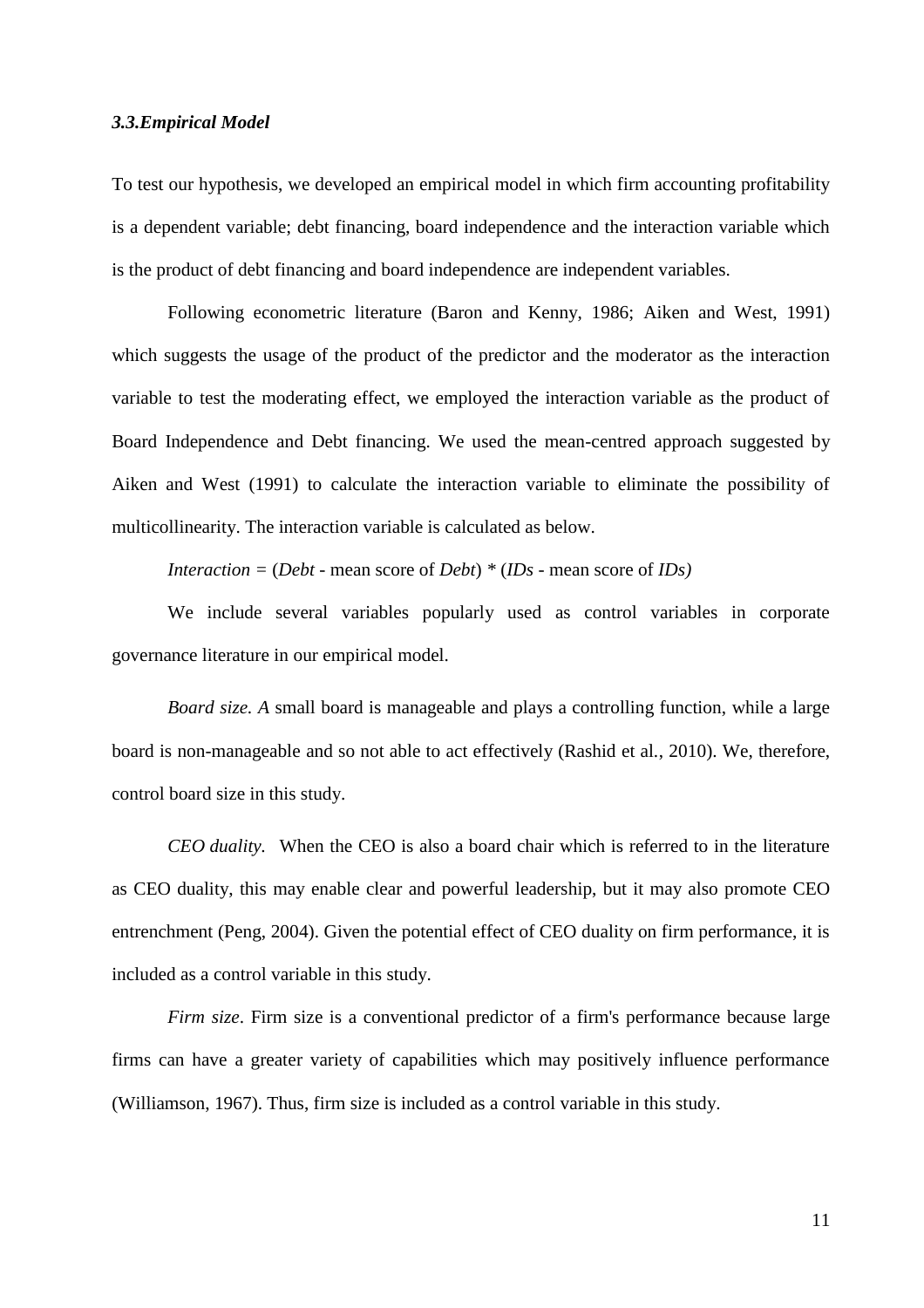*Ownership structure*. Firm's ownership structure has a significant impact on the board's role in monitoring management, which in turn can influence firm performance (Dharwadkar et al*.*, 2000). In emerging economies, many public firms used to be state-owned enterprises, and after privatisation, a state may keep some stakes of the firms. State ownership may enhance some investment opportunities for the firm, but it may also create agency problems (Le and O'Brien, 2010). Thus, we control state ownership in this study.

*A firm's industry.* Industry is an essential part of the business environment which frames organisational competition strategies and practices and hence performance (Porter, 1980). Thus, we controlled for the industry to capture the industry effect.

Based on the assumption that profitability of the current year is the outcomes of operation in the previous year (Bear et al., 2010; Jo and Harjoto, 2012), we developed the baseline model with the one-year lag of the predictors and control variables.

Equation 1 presents our baseline model.

 $Y_{i;t} = α + β_1 DE_{i;t-1} + β_2 ID_{i;t-1} + β_3 ID_{i;t-1} * DE_{i;t-1} + β_4 SO_{i;t-1} + β_5 DUAL_{i;t-1} +$  $\beta_6$ BOARDSIZE +  $\beta_7$  FIRMSIZE<sub>i;t−1</sub> +  $\beta_8$  INDUSTRY<sub>i;t−1</sub> +  $\varepsilon_{i:t}$  (1)

where for the *i*th firm at time t.

 $Y_{i,t}$  is the profitability of the *i*th firm at time t. Firm's profitability is measured by two ratios: the ratio of Return-on-Assets (ROA) and the ratio of Return-on-Equity (ROE) as conventionally did in the extant corporate governance and corporate finance literature (e.g. Le and O'Brien, 2010). Follow Le and O'Brien (2010), we measured the return as the earnings before interest and tax. The information of a firm's earnings, assets and equity are provided in a firm's financial annual report.

 $ID_{i:t-1}$  is the percentage of independent directors on board of the *i*th firm at time t-1

 $DE_{i:t-1}$  is Debt-to-Equity ratio of the *i*th firm at time t-1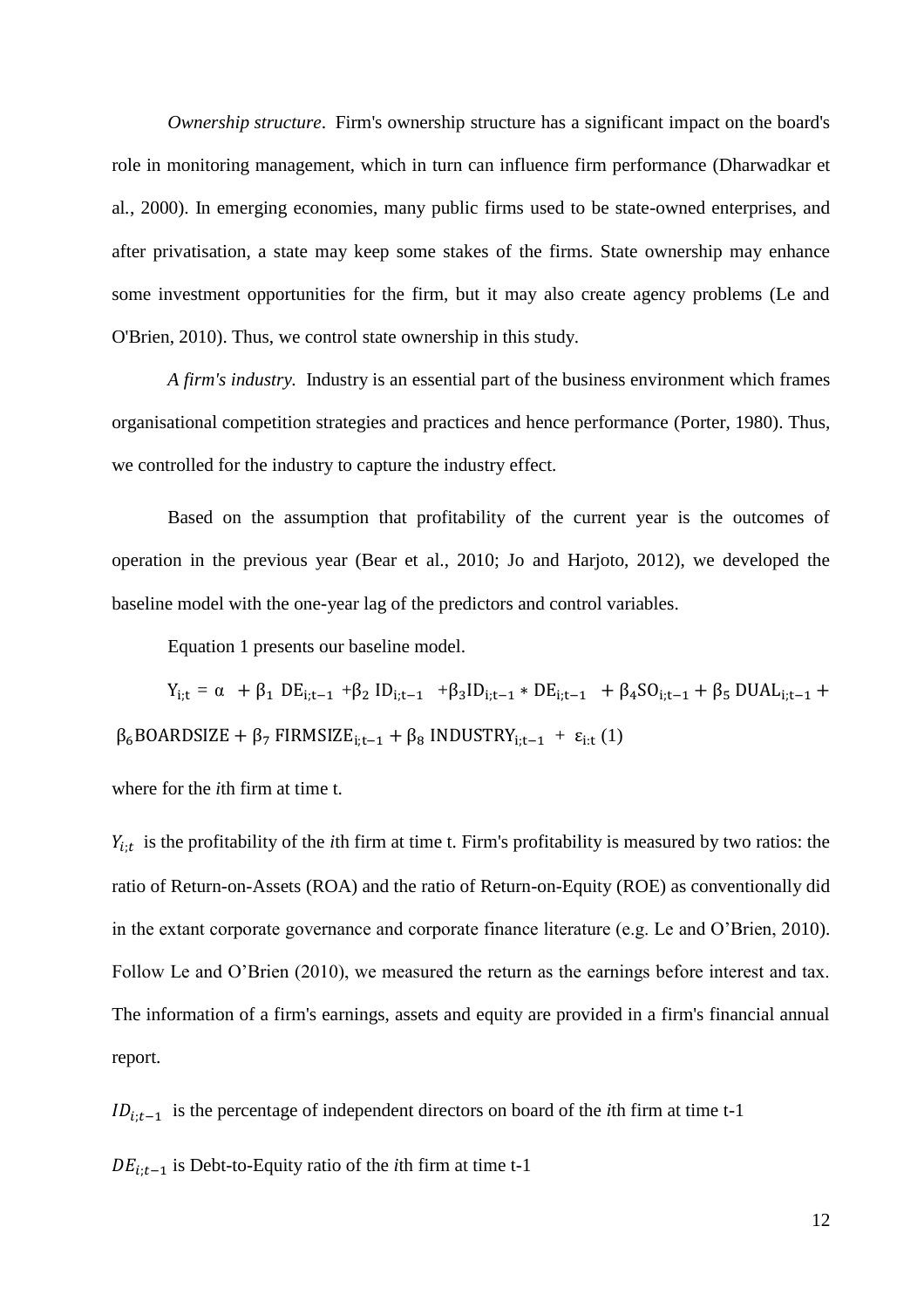$SO_{i,t-1}$  is the percentage of shares owned by the state of the *i*th firm at time t-1

 $DUALITY_{i,t-1}$  is to indicate the situation of CEO duality of the *i*th firm at time t-1. It is a dummy variable (equal to one (1) if the CEO and Chairperson posts are held by the same person, otherwise it is zero (0));

 $FIRMSIZE_{i,t} - 1$  is the firm's size of the *i*th firm at time t-1, measured in terms of total asset value, and then normalized by a logarithm (lg.size);

 $BOARDSIZE_{i:t} - 1$  is the board size of the *i*th firm at time t-1, measured in terms number of people on board, and then normalised by a logarithm;

*INDUSTRY*<sub>i;t-1</sub> is to indicate the industry the *i*th firm at time t-1. Following Le and O'Brien (2010), we measured it by median firm performance for each industry in each year.

and  $\alpha$  is the intercept,  $\beta$  is the regression coefficient, and  $\varepsilon$  is the error term.

# *3.3. Estimation Strategy*

#### *Treatment for reverse causality*

There is a potential for the reverse causality between profitability and debt financing. Myers (1977; 1984) suggest that firms prefer raising capital, first from retained earnings, second from debt, and third from issuing new equity. This behaviour may be due to the costs of issuing new equity, or transaction costs or the costs that arise because of asymmetric information. In either case, the past profitability of a firm, and hence the number of earnings available to be retained, could be a determinant of its current debt financing (Titman and Wessels, 1988).

We addressed the potential reverse causality between profitability and debt financing by explicitly employing lag model as presented in Equation (1). Intuitively, this model helps to rule out the reverse causality because future events (i.e ROA, ROE) cannot cause the current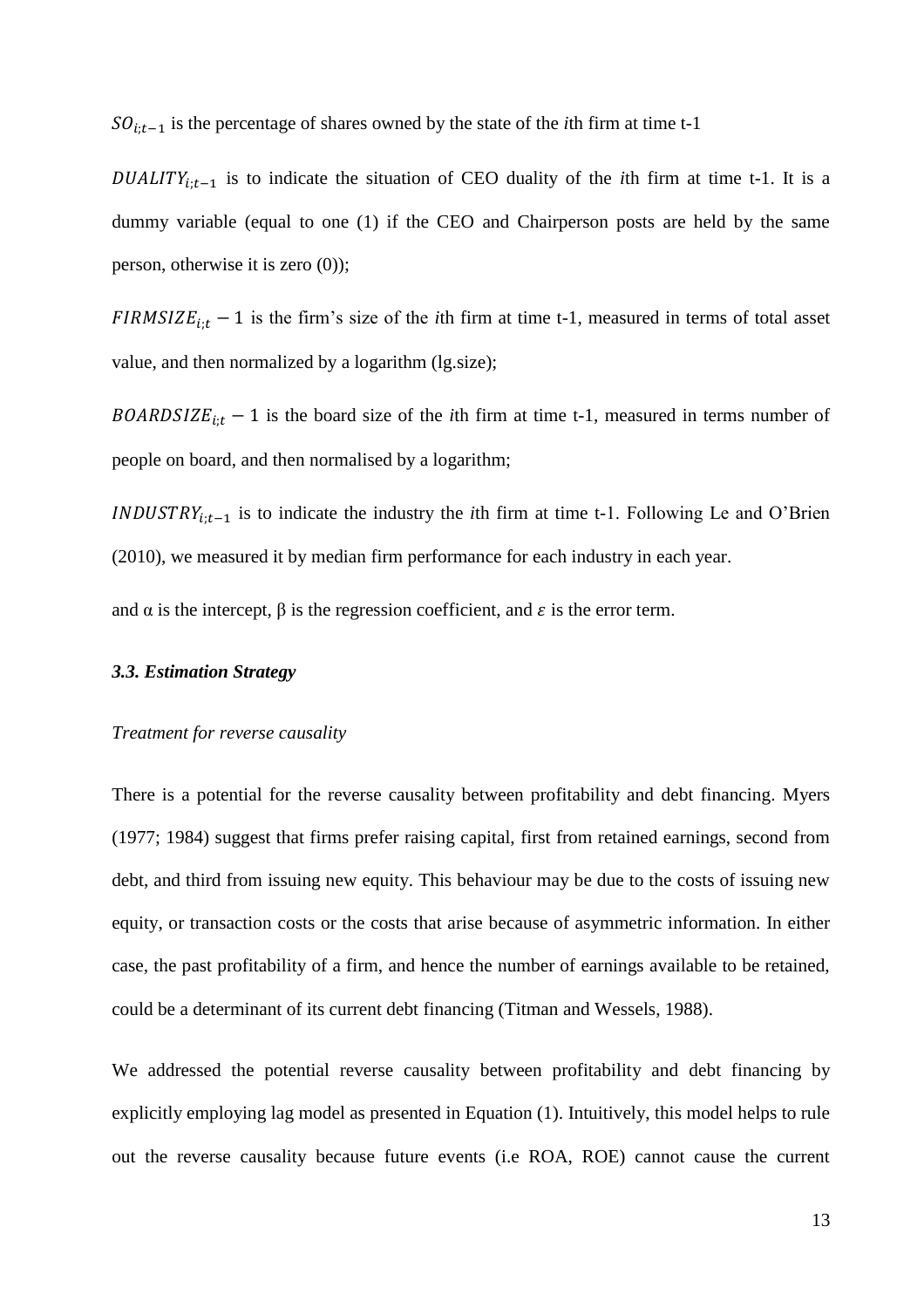conditions (i.e debt financing). The profitability of the current year cannot be a determinant of the debt financing of the year before. Empirically, we conducted an additional test to rule out the reverse causality explicitly. We tested a model with a different lag structure in which debt financing is a dependent variable and lag one year of its predictor variables which are profitability and the other control variables used in Equation (1). The unreported model shows that current profitability is not a significant predictor of the previous year debt financing.

## *Diagnostic tests*

We conducted several diagnostic tests for our dataset. *First,* we checked the multicollinearity problem by examining correlation coefficients among predictors and their Variance Inflation Factor (VIF). As presented in Table 1, all of the VIFs are smaller than 10, suggesting that multicollinearity is not a problem with our dataset (Mansfield and Helms, 1982).

#### *(Insert Table 1 here)*

*Second*, we checked the heteroscedasticity problem. Breusch-Pagan test result with p=0.000 shows that the heteroscedasticity problem exists in our estimation model.

*Third,* we examined the potential endogeneity of IDs, DE and IDs\*DE. We conducted the Durbin-Wu–Hausman tests (see Hausman (1978) for a detailed explanation of the test). Test statistics are insignificant for IDs but significant for DE and IDs\*DE.

To address the endogeneity problem of the independent variable (DE, IDs\*DE), following Le& O'brien (2010), we used the standard deviation of the firm's stock return (SESR) of the previous year as an instrumental variable (IV) for DE. We also employed SESR as an IV for DE\*IDs. Intuitively, SESR meets two requirements of a good instrumental variable. It is believed to have a strong effect on predicting variables (DE, DE\*IDs) but weak on the dependent variable (ROA, ROE).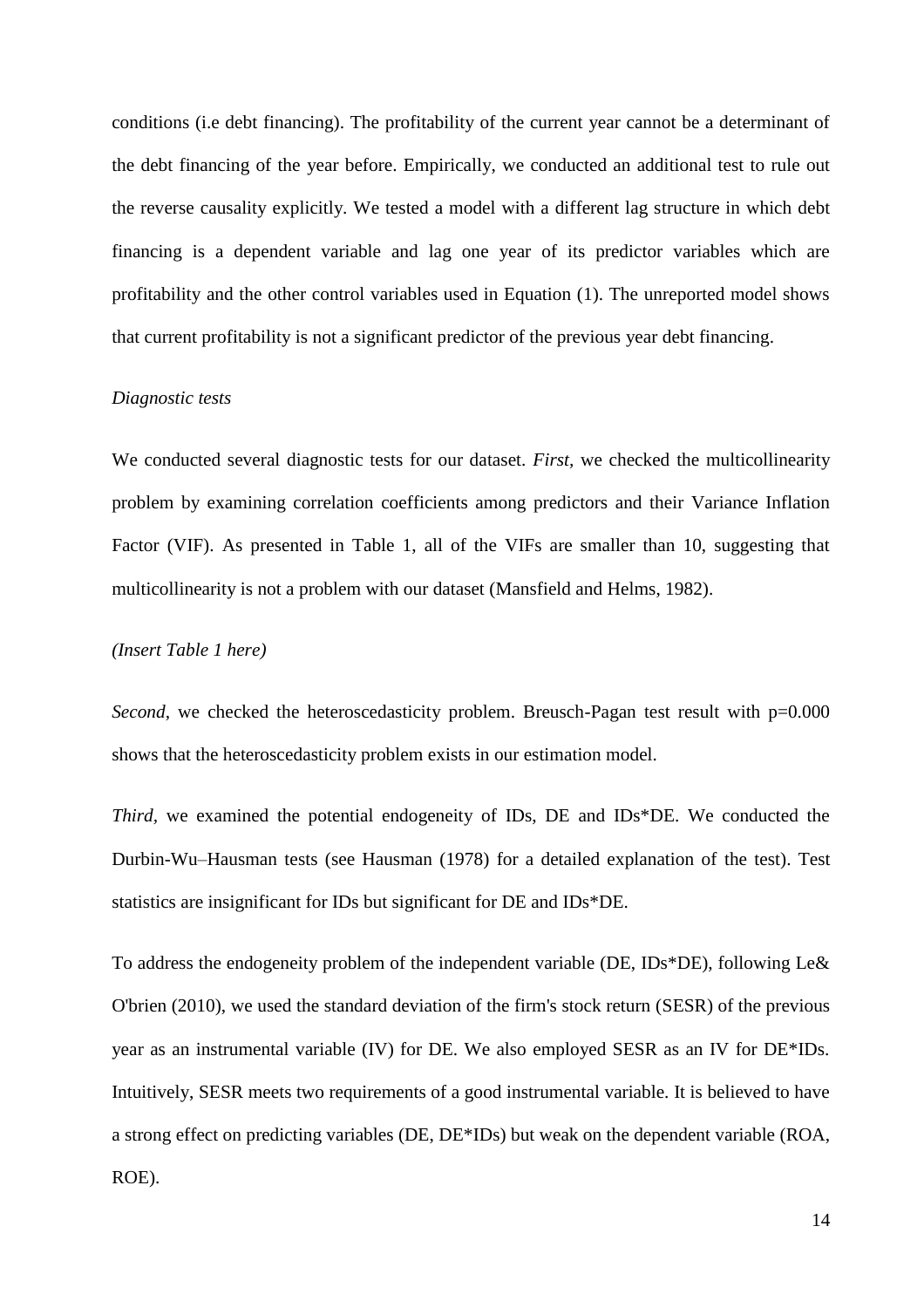Empirically, to check if SESR is a good IV, we conducted the Durbin (score) chi-sq test and Wu-Hausman F test of the endogeneity of DE and DE\*IDs when SESR is in use as an IV respectively for DE and DE\*IDs*.* The large P-values obtained from these tests show that the hypothesis of exogenous regressor cannot be rejected. Moreover, the results of the Sargan (score) chi2 tests and Basmann chi2 tests ( $p < 0.05$ ) demonstrate that our models have no overidentifying restrictions. Thus, the endogeneity issue of DE and DE\*IDs was addressed.

## *Estimation Method and Robustness Check*

Our research sample contains longitudinal/panel data. The diagnostic tests show that the data reveals heteroscedasticity and endogeneity problem. Wooldridge (2010) indicates that either the Fixed effect/Random effect with an instrument variable or GMM estimation method can help to overcome such problems. In this study, we use fixed effects/random effects estimation model with instrument variable (using xtivreg 2 command in Stata 14) to estimate an FE-IV model. We then conducted the Hausman test to select our preferred baseline model and used the results of the less preferred model for robustness check. This is to follow Bell & Jones (2015) suggestion for not ruling out the results of the other model just because of Hausman test results. We also run one-step system - GMM (due to small T and large N; using xtabond command in Stata 14 to estimate GMM model) for robustness check.

# **4. Results**

The descriptive statistics of the dataset and correlation matrix among variables are summarised in Table 2. The average total assets (firm size) is VND 1.23 trillion, equivalent to USD 54.26 million (22,700VND= 1USD). On average, the State has 38 percent stake in privatized firms. Twenty-eight percent of firms have a chairman who is also a CEO. The average Debt-to-Equity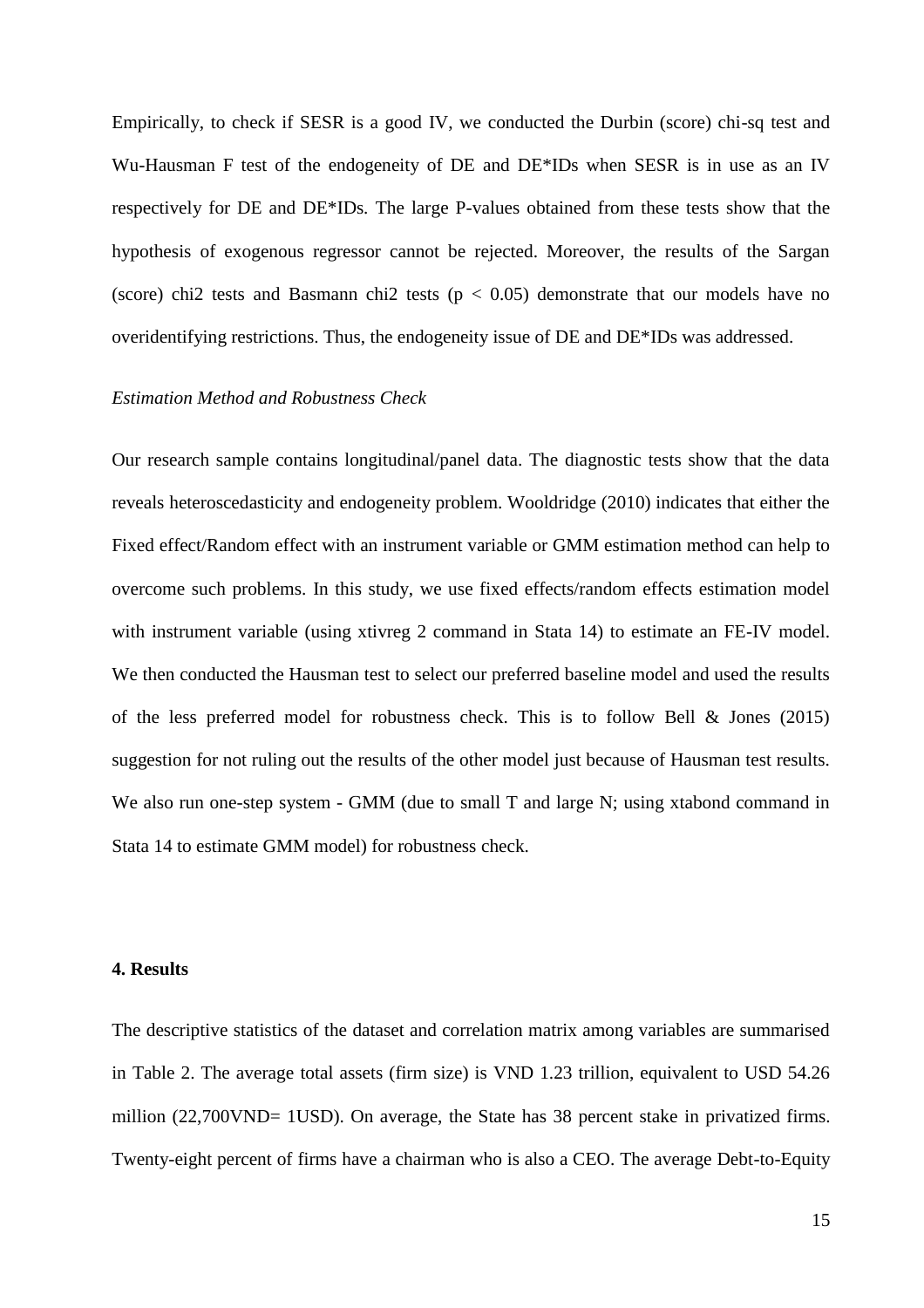ratio is 1.576. The average board size is 5.4 people. The average proportion of IDs is 60.5 percent. The average Return-on-Asset is 5.04 percent. The average Return-on-Equity is 7.9 percent.

#### *(Insert Table 2 here)*

The testing results obtained from FE-IV and RE-IV are presented in Table 3 for both ROA and ROE. Based on the Hausman test with Prob < 0.05, the FE model was employed as the baseline model. The results in Table 3 reveal that debt financing has a statistically significant and negative effect on both ROA (β = -0.163, p= 0.049) and ROE (β = -0.201, p= 0.000).

The results presented in the FE models in Table 3 also indicate that the significantly positive effect of IDs on profitability ( $\beta$  = 0.386, p= 0.004 for ROA and  $\beta$  = 0.557, p= 0.007 for ROE).

# *(Insert Table 3 here)*

Finally, the results reported in Table 3 (FE models) show that the interaction variable has a significant and positive effect on both ROA ( $\beta$  =0.254, p= 0.001) and ROE ( $\beta$  =0.480, p= 0.000).

As shown in Table 3, the results obtained from FE models are consistent to results reported in RE models, initially indicating that our results are robust. For further robustness check, as mentioned earlier, we conducted the GMM estimation method. The testing results obtained from one-step system GMM reported in Table 4 show the consistency with the FE/RE- IV results, confirming the robustness of our results.

# *(Insert Table 4 here)*

The result that the interaction variable has a significant and positive effect on profitability signals the existence of the moderating effect of board independence on the impact of debt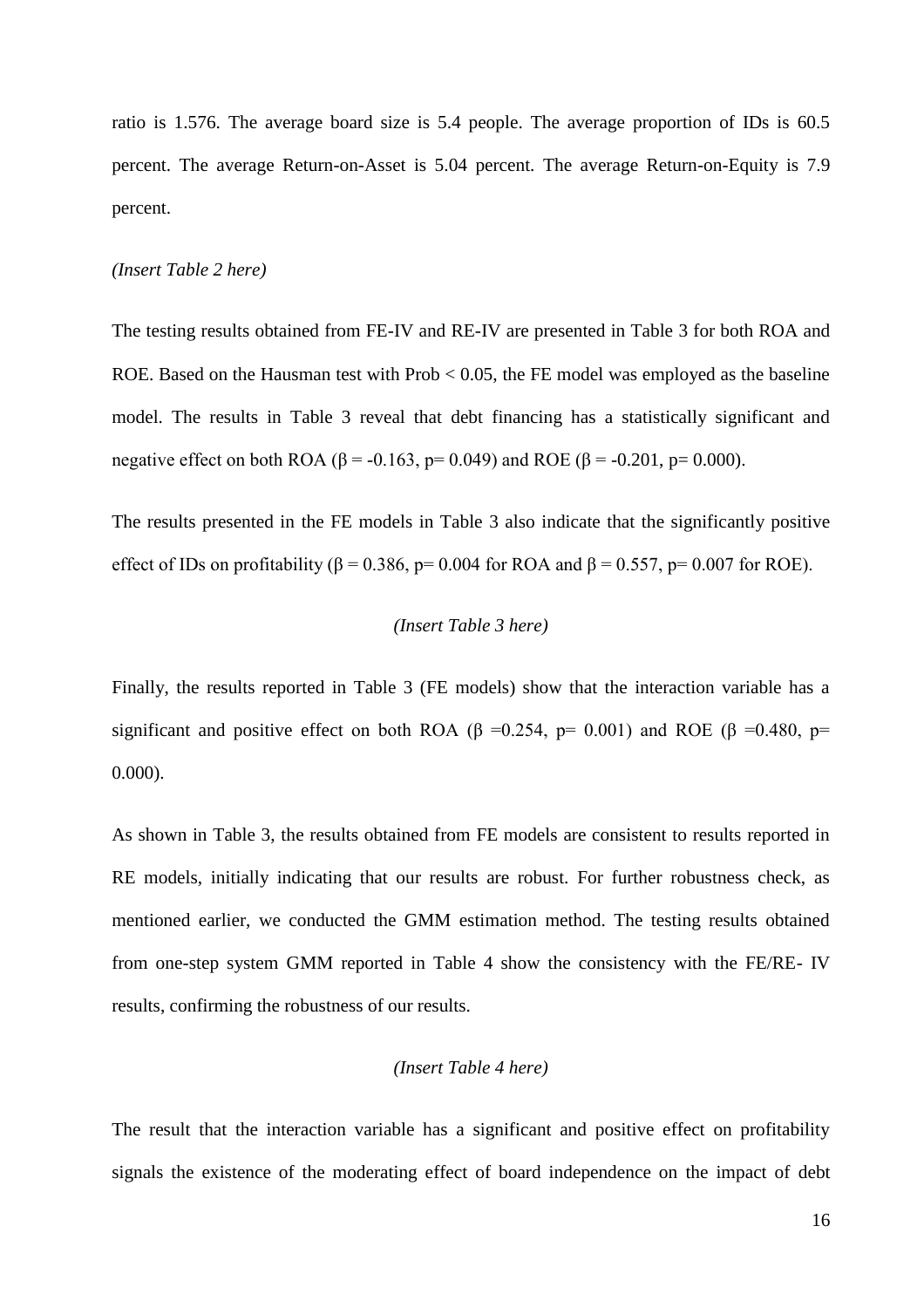financing on profitability. This result provides necessary but not sufficient condition for the moderating effect. To conclude on the positive moderating effect of IDs, following Aiken and West (1991), we examine if the effects of DE on ROA/ROE in high IDs firms are higher than those with low IDs. Aiken and West (1991) suggest choosing the mean of predictors as the medium level and one standard deviation above and below the mean as high level and low level, respectively. Adopting this approach, we have examined the variance of ROA/ROE according to three levels of debt financing and two levels of the IDs. The results are presented in Table 5, Figure 2 and 3.

# *(Insert Table 5 here)*

As shown in Figure 1, the slope of the brown line (presenting the effect of DE on ROA in high ID firms) is steeper than that of the blue line (presenting the effect of DE on ROA in low ID firms). This shows the effect of DE on ROA in high IDs firms is higher than those with low IDs. A similar outcome can be interpreted in Figure 2. The effect of DE on ROE in high IDs firms is higher than those with low IDs. Therefore, it can be confirmed that IDs strengthen the effect of DE on profitability. In other words, our hypothesis H1 is accepted.

# *(Insert Figure 2 here)*

# *(Insert Figure 3 here)*

We also examined the explanatory power of the regression models and the incremental power of each significant repressor by investigating the values of R-squared and partial R-squared of the regression models using equation (1). The regression model for ROA and ROE has Rsquared of 72.3% and 70.9% respectively. This indicates that 72.3% of ROA and 70.9% of ROE and can be explained by variations of independent variables in our equation (1).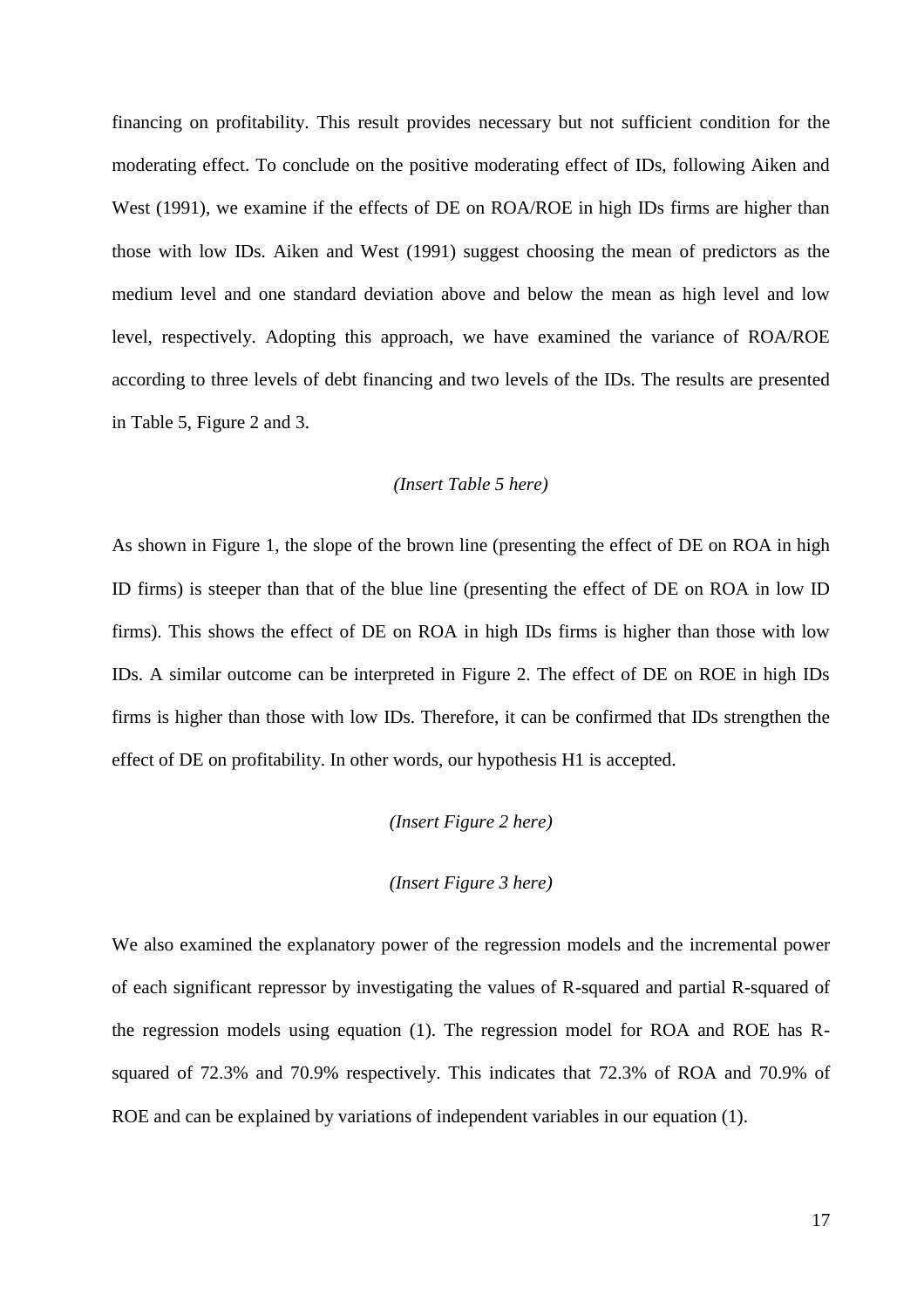Partial R-squared of *Debt* for ROA and ROE are 25.7% and 33.1% respectively. This indicates that 25.7% of ROA and 33.1% of ROE can be partially explained by variations of *Debt.* Partial R-squared of *IDs* for ROA and ROE are 0.21% and 0.23% respectively. This means that only 0.21% of ROA and 0.23% ROE can be partially explained by variations of *IDs*.

#### **5. Discussions**

Our results show that debt financing tends to harm the profitability of listed firms in Vietnam. This result contrasts with studies using data from developed markets such as Berger and Patti (2006) and Margaritis & Psillaki (2010). Perhaps, the inefficient capital market in Vietnam is likely to erode the potential benefits of debt, thereby causing debt to be destructive to firm performance. In other words, this result lends the support to the theoretical work by Dharwadkar et al. (2000) which argues that debt has impaired the performance of firms in an emerging economy.

This result is in line with that of Le and O'Brien (2010). Le and O'Brien (2010) examine the effect of debt financing on the performance of Chinese listed firms. They also consider one of the corporate governance factors (firm ownership) as the contingency factor that moderates the debt financing -performance relation. Our finding is inconsistent with Davydov (2016) which uses the data from four emerging countries including Brazil, China, Russia and India but finds a positive impact. Davydov (2016) does not consider corporate governance factors (e.g board independence in his evaluation of the effect of debt financing on the performance) and that could explain for why his result is inconsistent with ours as well as Le and O'Brien (2010).

More importantly, our finding shows that a high level of board independence significantly reduces the negative effect of debt financing. To our knowledge, there is no research considering the moderating effect of board independence on the financial leverage-performance relation. Also, this finding indicates the necessity to consider board independence when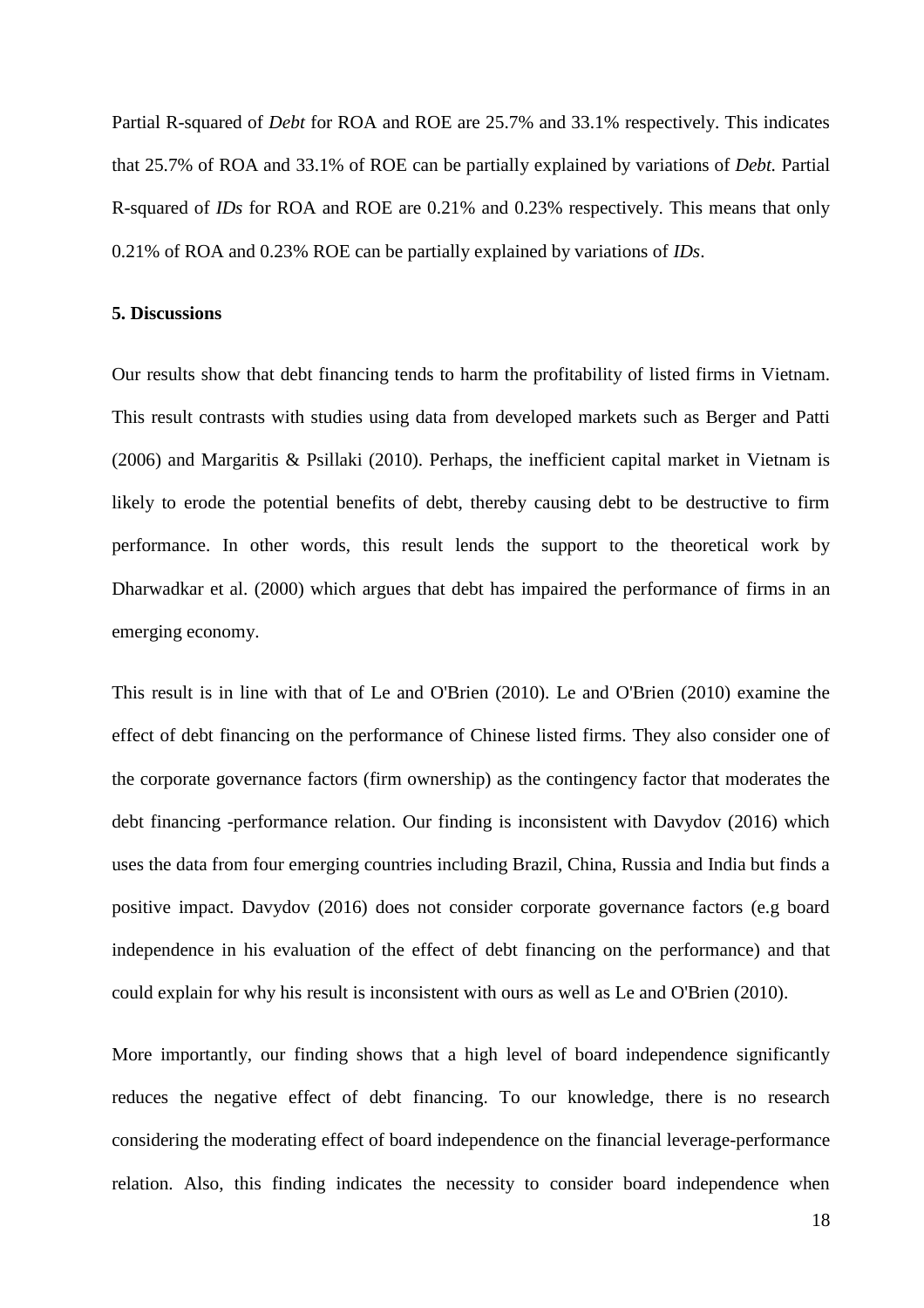studying the financial leverage- performance relation. This can be explained by the practice that debt financing decision is one of the critical corporate decisions and hence likely to be put under the strict supervision of independent directors. Therefore, the omission of the role of board independence in such evaluation is likely to produce biased results. More significantly, this finding suggests that that debt has both costs and benefits which may vary per corporate governance properties (i.e. board independence).

Last but not least, our result also provides further empirical evidence for the effectiveness of board independence in corporate governance in emerging markets. The extant literature on corporate governance in emerging markets offers inconsistent findings on the direct effect of IDs on firm financial performance. For example, Peng (2004) found the positive impact of board independence from the sample of Chinese firms. Darko et al*.* (2016) discovered the negative effects in the context of Ghana. Meanwhile, Tian and Lau (2001) reported that board composition has no significant effect on the performance of Chinese firms. This is possible because those studies only focused on the direct effect and did not consider the moderating effect of board independence.

Our results suggest that management literature should consider corporate governance properties as mechanisms which can either accelerate or decelerate the effects of other managerial instruments on firm performance. To date, management literature has much focused on examining the direct effects of corporate governance properties on firm performance and this may be one of the reasons for the inconsistent findings of the effect of corporate governance properties such as board independence.

# **6.Conclusion**

# *6.1. Summary of the research*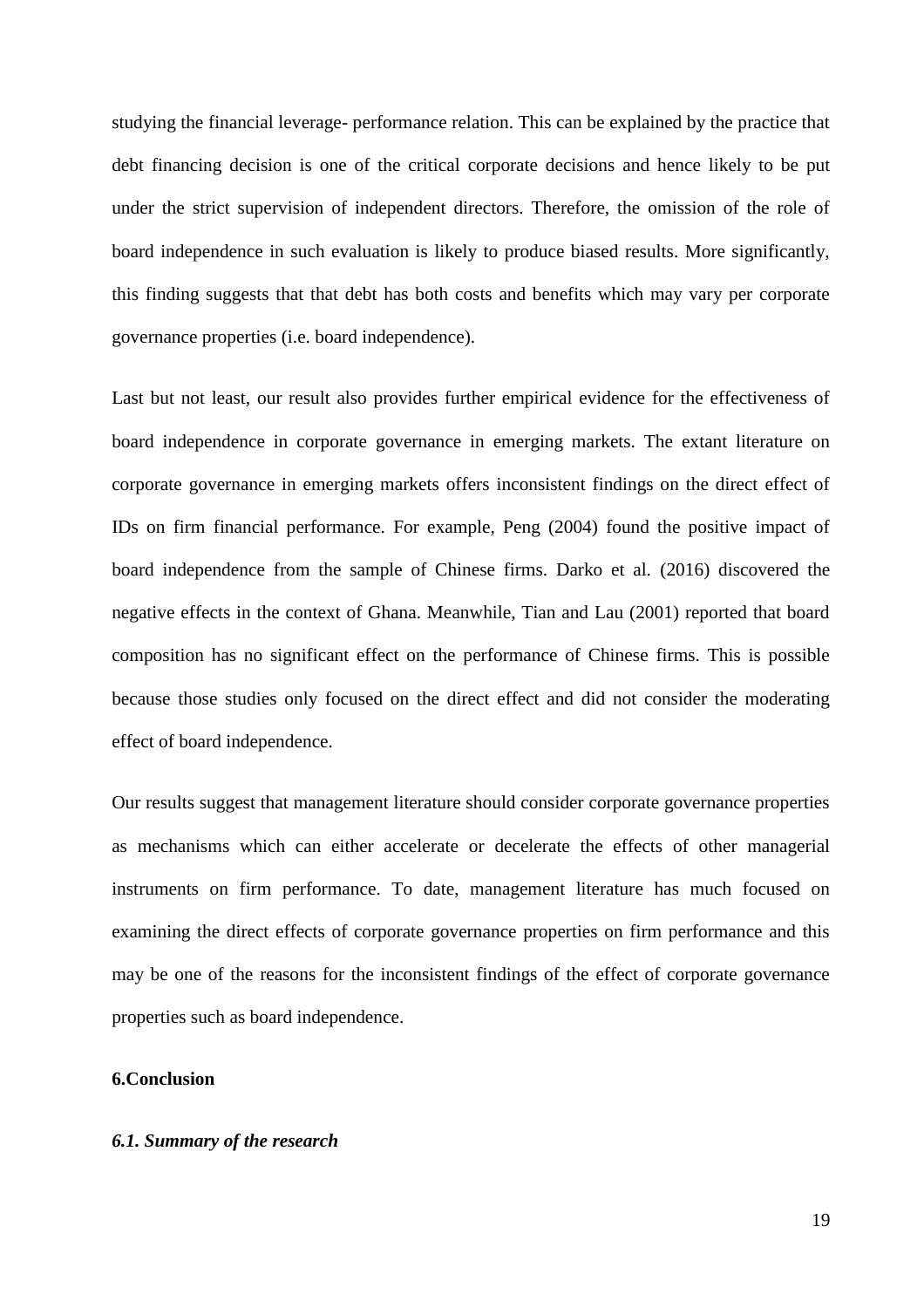This study examines the moderating effect of board independence on debt financingprofitability relation using data from firms in Vietnam. We developed the empirical model in which firm's accounting profitability is a dependent variable while debt financing, board independence, the interaction variable made of debt financing and board independence, and various control variables are independent variables. We manually collected the data from the audited financial reports of 300 listed firms in Vietnam in the period 2013-2017. We used three estimation methods that include FE/RE-IV and GMM to evaluate and validate the effect. We found a significantly adverse effect of debt financing. More importantly, we reported that board independence significantly weakens the adverse impact of debt on accounting profitability. Our results are robust as they are consistent across three different estimation methods.

# *6.2. Theoretical Implications*

Our paper makes three contributions to literature. *First,* our paper is the first investigating the moderating effect of board independence on debt financing- performance relation. While considerable work in management has examined the governance implications of debt financing and the governance implications of board composition; none has considered corporate governance properties (i.e board independence) as mechanisms to accelerate the benefits and decelerate the adverse effect of debt on firm performance. *Second,* our study responds to O'Brien (2003) and Jermias (2008) calls for future research incorporating situational and contingency factors in a study of financial leverage- performance relation. Despite many studies on the effect of debt financing on firm performance, the results are inconclusive. Our work shows that corporate governance (i.e, board independence) is one of the key contingent factors that influence on the financial leverage- performance relation. As such, a study of the effect of financial leverage on firm performance needs to consider the effect under different scenarios of corporate governance. *Finally,* our paper adds to corporate finance and corporate governance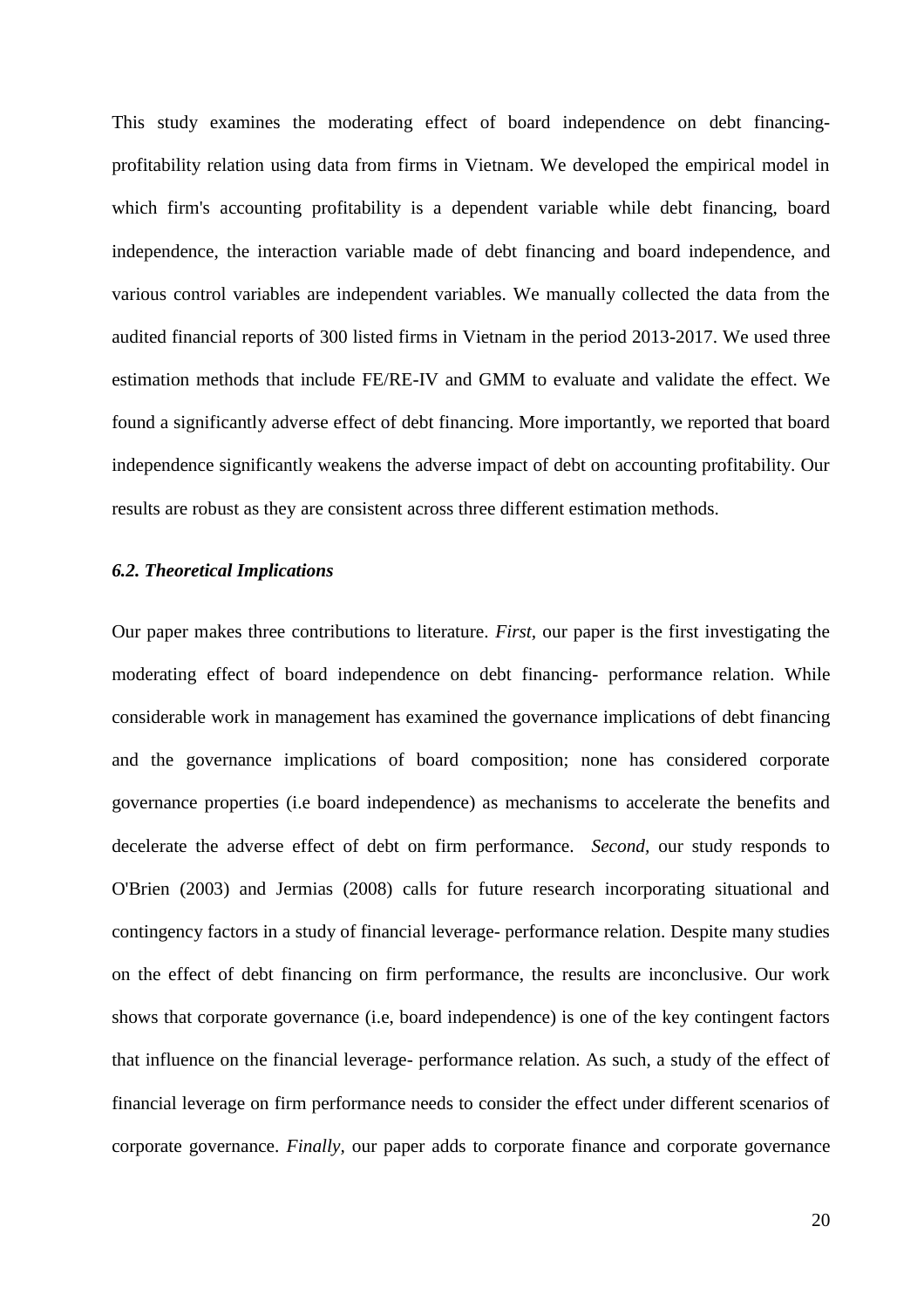literature the evidence of the effectiveness of debt financing and board independence in Vietnam, the context of an emerging market that is under-researched.

#### *6.3. Implications for Practice*

We recommend public firms in emerging economies to reduce the use of debt financing due to its adverse effect on firm performance. In case, the use of debt financing is unavoidable; the firms should employ more independent directors because the monitoring and supervising role of IDs helps to prevent the bad investment decisions possibly made by self-interest seeking managers.

# *6.4. Limitations and Suggestion for Future Research*

Our study has some limitations. *First,* we did not disintegrate debt in the long term or short term debt while different types of debt may affect firm performance in different ways. *Second,* this study conducted tests in the context of one emerging economy. It will be more significant if a future study conducts empirical tests on several emerging economies. We suggest future research to consider the moderating role of other corporate governance factors than board independence when examining financial leverage- performance relation. We also recommend future research to consider the mediating impacts of corporate governance factors instead of relying on the assumption about their direct impact on firm performance. For example, future research can consider board size, CEO duality, firm size, and firm ownership as moderating factors of the relationship between a firm's managerial instruments and performance.

## **References**

Aiken, L. and West, S., 1991. Multiple Regression: Testing and Interpreting Interactions*.*  Newbury Park, CA: Sage Listedations.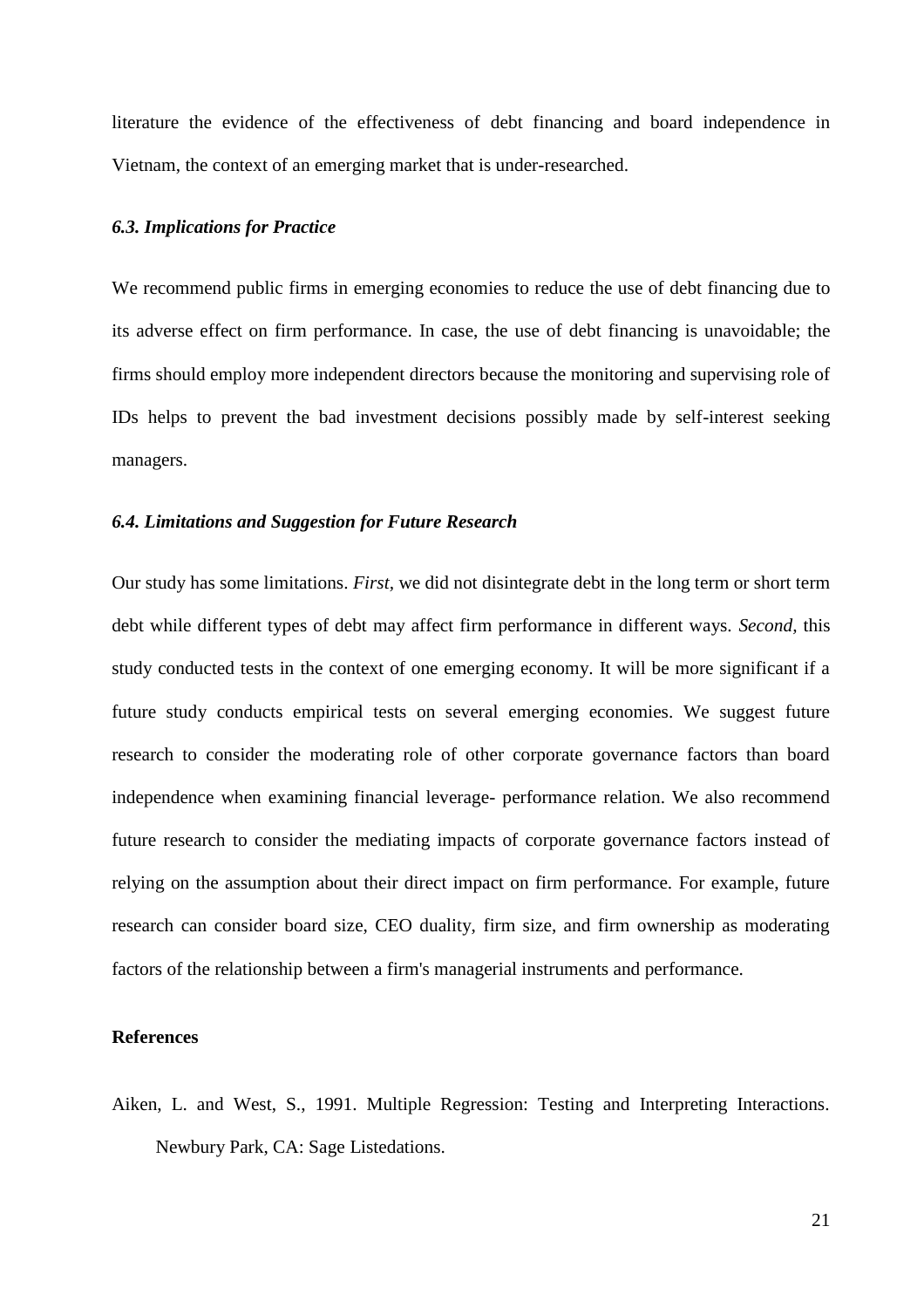- Agarwal, V. and Taffler, R., 2008. Comparing the performance of market-based and accounting-based bankruptcy prediction models. *Journal of Banking & Finance*, *32*(8): 1541-1551.
- Balakrishnan, S. and Fox, I.,1993. Asset specificity, firm heterogeneity and debt financing. *Strategic Management Journal*, 14: 3–16.
- Baron, M. R. and Kenny, A. D., 1986. The Moderator Mediator Variable Distinction in Social Psychological Research: Conceptual, Strategic and Statistical Consideration. *Journal of Personality and Social Psychology*, 51(6): 1173-1182.
- Beasley, M., 1996, An empirical analysis of the relation between the board of director composition and financial statement fraud. *Accounting Review*, 71: 443-465.
- Bear, S. E., Rahman, N., and Post, C., 2010. The Impact of Board Diversity and Gender Composition on Corporate Social Responsibility and Firm Reputation. *Journal of Business Ethics*, 97(2): 207-221
- Bell, A., & Jones, K., 2015. Explaining fixed effects: Random effects modeling of time-series cross-sectional and panel data. *Political Science Research and Methods*, *3*(1): 133-153.
- Berger, P. G., Ofek, E. and Yermack, D. L., 1997. Managerial Entrenchment and Debt financing Decisions. *Journal of Finance*, 52(4): 1411–1438.
- Berger, A & Bonaccorsi di Patti, E., 2006. Debt financing and firm performance: a new approach to testing agency theory and an application to the banking industry. *Journal of Banking and Finance*, 32: 1065-1102.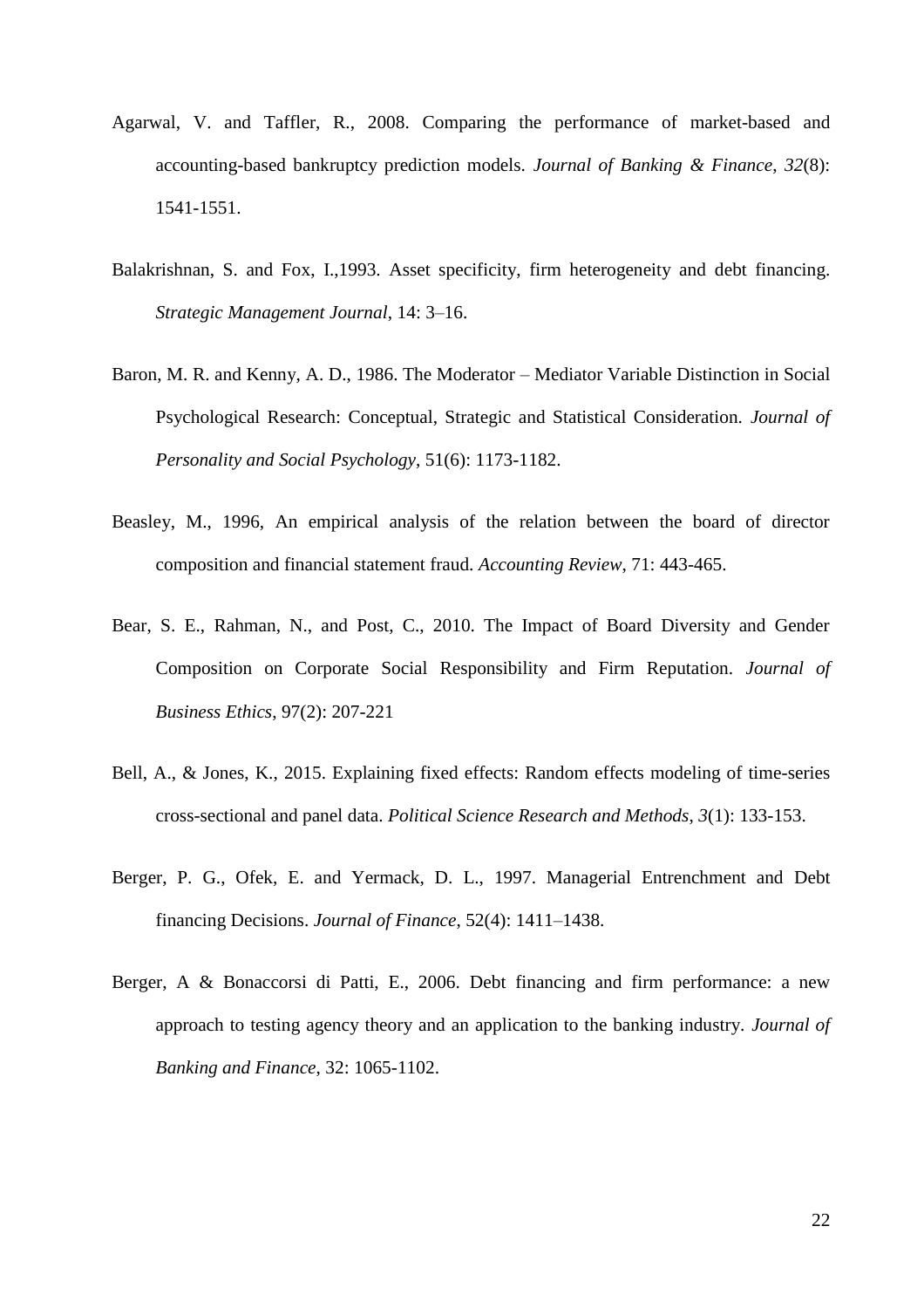- Biger, N., Nguyen, N.V. and Hoang, Q.X., 2007. Chapter 15 The determinants of debt financing: Evidence from Vietnam. In *Asia-Pacific Financial Markets: Integration, Innovation and Challenges* (pp. 307-326).
- Claessens, S. and Yurtoglu, B.B., 2013. Corporate governance in emerging markets: A survey. *Emerging markets review*, *15*: 1-33.
- Cuong, N.T., 2014. Threshold effect of debt financing on firm value: Evidence from seafood processing enterprises in the South Central region of Vietnam. *International Journal of Finance & Banking Studies*, *3*(3):14-28.
- Daily, C.M. and Dalton, D.R., 1994. Bankruptcy and corporate governance: The impact of board composition and structure. *Academy of Management Journal*, 37(6): 1603-1617.
- Darko, J., Aribi, Z.A., Aribi, Z.A., Uzonwanne, G.C. and Uzonwanne, G.C., 2016. Corporate governance: the impact of director and board structure, ownership structure and corporate control on the performance of listed companies on the Ghana stock exchange. *Corporate Governance*, *16* (2): 259-277.
- Day, J. and Taylor, P., 2004. Institutional change and debt-based corporate governance: A comparative analysis of four transition economies. *Journal of Management and Governance,* 8(1): 73-115.
- Davydov, D., 2016. Debt structure and corporate performance in emerging markets. *Research in International Business and Finance*, *38*: 299-311.
- Denis, D.K., 2001. Twenty five years of corporate governance research… and counting. *Review of financial economics*, *10*(3): 191-212.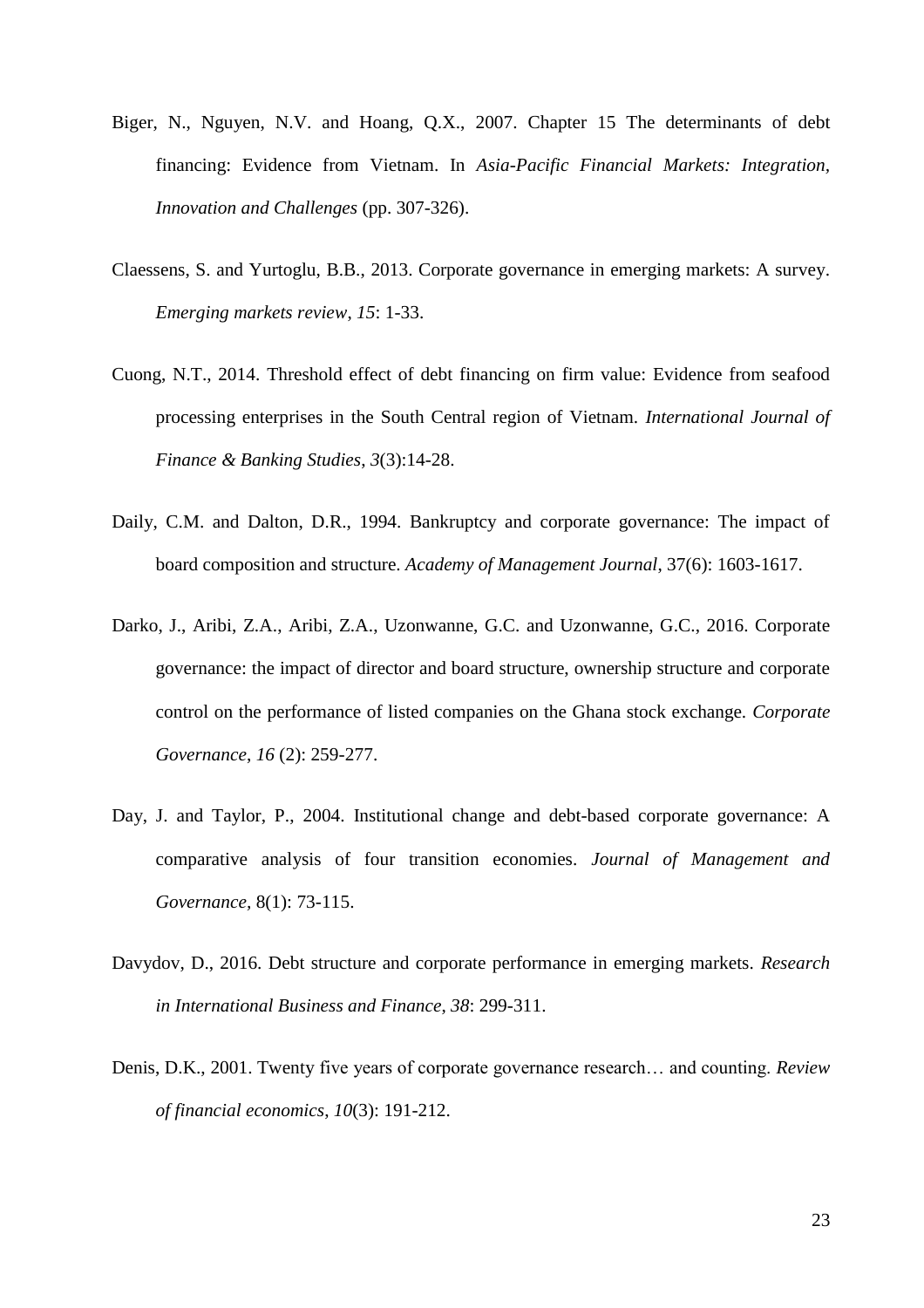- Department for Corporate Reform of Vietnamese Government Office., 2016. Report on the implementation of restructuring state-owned enterprises in 2016. *Electronic Portal Government of Vietnam.* Available at [http://doimoidoanhnghiep.chinhphu.vn/bao](http://doimoidoanhnghiep.chinhphu.vn/bao-cao/bao-cao-tinh-hinh-thuc-hien-tai-co-cau-doanh-nghiep-nha-nuoc-nam-2016-626482.html)[cao/bao-cao-tinh-hinh-thuc-hien-tai-co-cau-doanh-nghiep-nha-nuoc-nam-2016-](http://doimoidoanhnghiep.chinhphu.vn/bao-cao/bao-cao-tinh-hinh-thuc-hien-tai-co-cau-doanh-nghiep-nha-nuoc-nam-2016-626482.html) [626482.html.](http://doimoidoanhnghiep.chinhphu.vn/bao-cao/bao-cao-tinh-hinh-thuc-hien-tai-co-cau-doanh-nghiep-nha-nuoc-nam-2016-626482.html)
- Dharwadkar, R., George, G. and Brandes, P., 2000. Privatization in Emerging Economies: An Agency Theory Perspective. *The Academy of Management Review,* 25(3): 650-669.
- Diamond, D. W., 1984. Financial intermediation and delegated monitoring. Review of Economic Studies, 51: 393–414.
- Diamond, D. W., 1991. Monitoring and reputation: the choice between bank loans and directly placed debt. Journal of Political Economy, 99: 689–721.
- Donaldson, L. and Davis, J.H., 1991. Stewardship theory or agency theory: CEO governance and shareholder returns. *Australian Journal of management*, *16*(1): 49-64.
- Duc, V.H. and Thuy, P.B.G., 2013. Corporate governance and firm's performance: empirical evidence from Vietnam. *Journal of Economic Development*, 62-77.
- Ebaid, I. E., 2009. The impact of debt financing choice on firm performance: empirical evidence from Egypt, The Journal of Risk Finance, 10(5): 477 -487.
- Eisenhardt, K. M., 1989. Agency theory: An assessment and review. *Academy of Management Review*, 14(1): 57-74.
- Ferri, M.G. and Jones, W.H., 1979. Determinants of financial structure: A new methodological approach. *The Journal of Finance*, *34*(3): 631-644.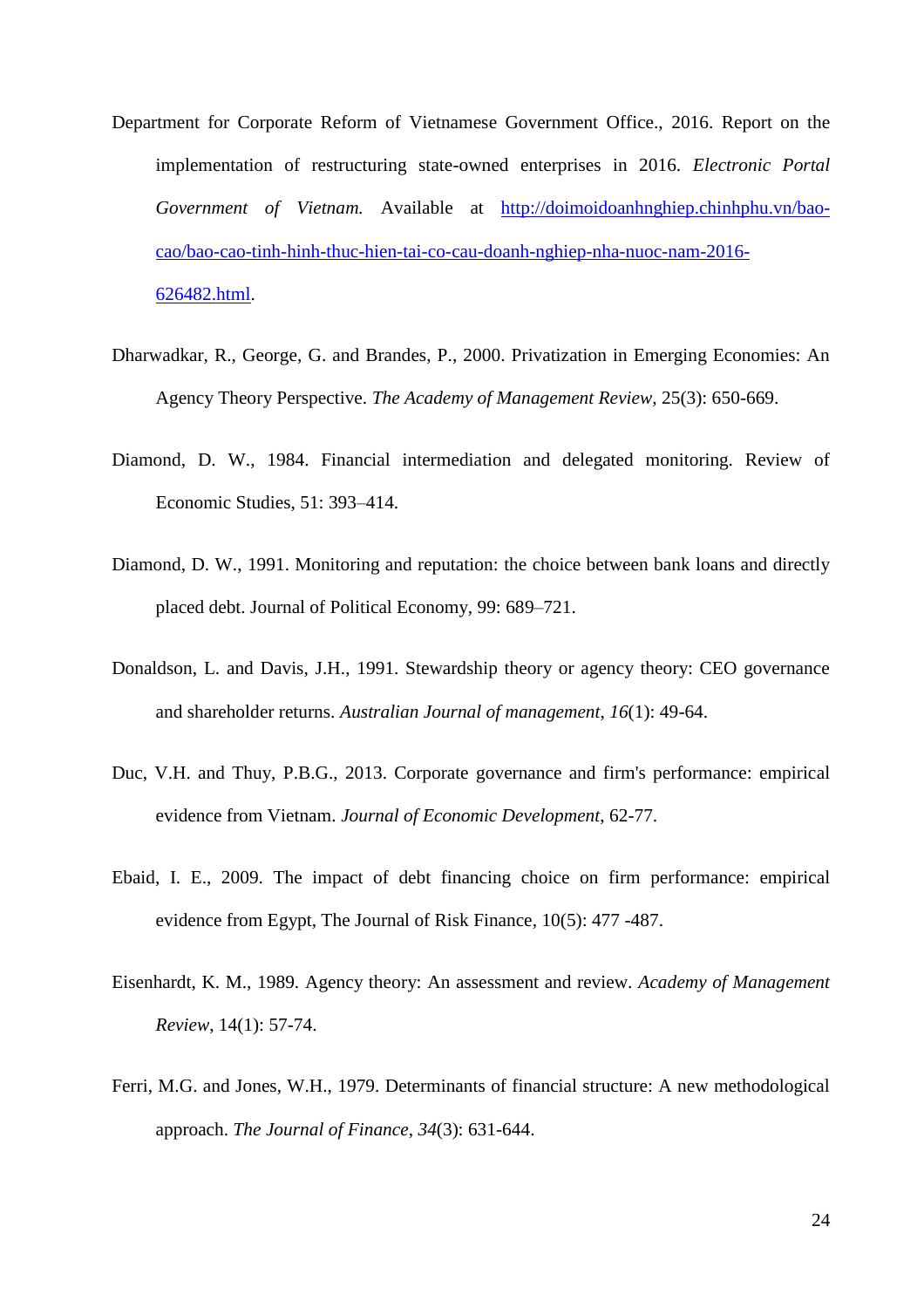- Gulati, F. and Westphal, J. D., 1999. Cooperative or Controlling? The Effects of CEO-Board Relations and the Content of Interlocks on the Formation of Joint Ventures. *Administrative Science Quarterly, 44(3)*: 473-506.
- García-Ramos, R. and García-Olalla, M., 2011. Board characteristics and firm performance in public founder- and nonfounder-led family businesses. *Journal of Family Business Strategy*, 2(4): 220-231.
- Hackbarth, D., Hennessy, C.A. and Leland, H.E., 2007. Can the trade-off theory explain debt structure?. *The Review of Financial Studies*, *20*(5): 1389-1428.
- Hall, R.E. and Jorgenson, D.W., 1967. Tax policy and investment behavior. *American economic review*, *57*(3): 391-414.
- Harris, M and Raviv, A., 1991. The theory of debt financing. The Journal of Finance, 46(1): 297-355.
- Haunschild, P. and Beckman C., 1998. When do interlocks matter? Alternate sources of information and interlock influence'. *Administrative Science Quarterly,* 43: 815–844.

Hausman, J. A., 1978.Specification tests in econometrics. *Econometrica,* 46: 1251–1271.

- Hoskisson, R. E., Eden, L., Lau, C. M. and Wright, M., 2000. Strategy in emerging economies. *Academy of Management Journal*, 43: 249–267.
- Hull, R.M. and Dawar, V., 2014. Agency theory, debt financing and firm performance: some Indian evidence. *Managerial Finance.*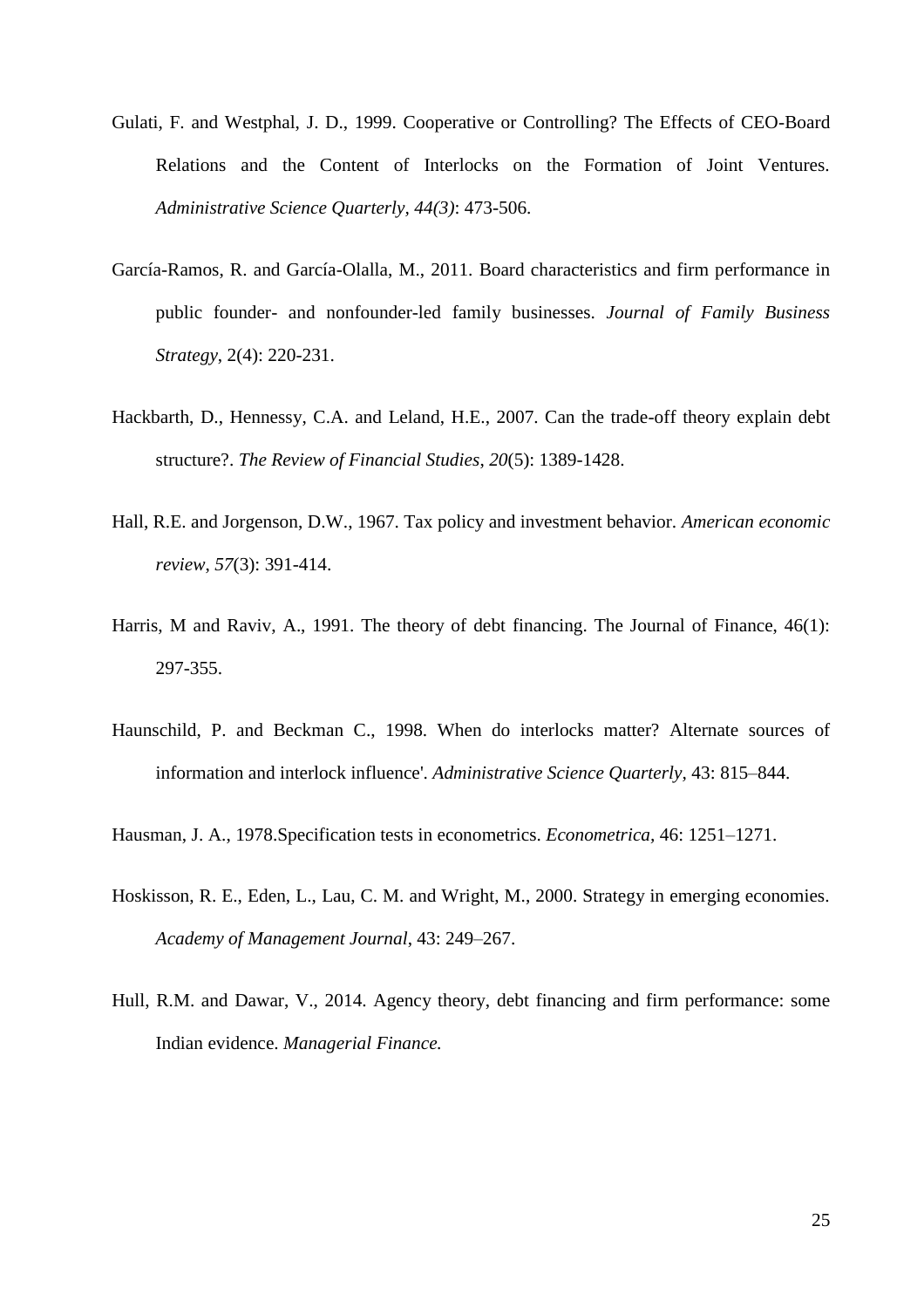- Iturriaga, F.J.L. and Crisóstomo, V.L., 2010. Do leverage, dividend payout, and ownership concentration influence firms' value creation? An analysis of Brazilian firms. *Emerging Markets Finance and Trade*, *46*(3): 80-94
- Jain, N., Katsuki, F., Lai, A., Pitsilis, E., and Segupra, J., 2017. Deepening Capital Markets in Emerging Economies. McKinsey. Retrieved from

https://www.mckinsey.com/industries/financial-services/our-insights/deepening-capitalmarkets-in-emerging-economies.

- Jensen, M. C., 1986. Agency costs of free cash flow, corporate finance and takeovers. *The American Economic Review,* 76(2): 323-329.
- Jensen, M. C. and Meckling, W. H., 1976. Theory of the firm: Managerial behavior, agency costs and ownership structure. *Journal of Financial Economics,* 3: 305 - 360.
- Jermias, J., 2008. The relative influence of competitive intensity and business strategy on the relationship between financial leverage and performance. *British Accounting Review,* 40: 71-86.
- Jo, H. and Harjoto, M. A., 2012. The Causal Effect of Corporate Governance on Corporate Social Responsibility. *Journal of Business Ethics*, 106(1): 53-72.
- John, K. and Senbet, L. W., 1998. Corporate governance and board effectiveness. *Journal of Banking and Finance,* 22(4): 371-403.
- Khan, A.G., 2012. The relationship of debt financing decisions with firm performance: A study of the engineering sector of Pakistan. *International Journal of Accounting and Financial Reporting*, *2*(1): 245-262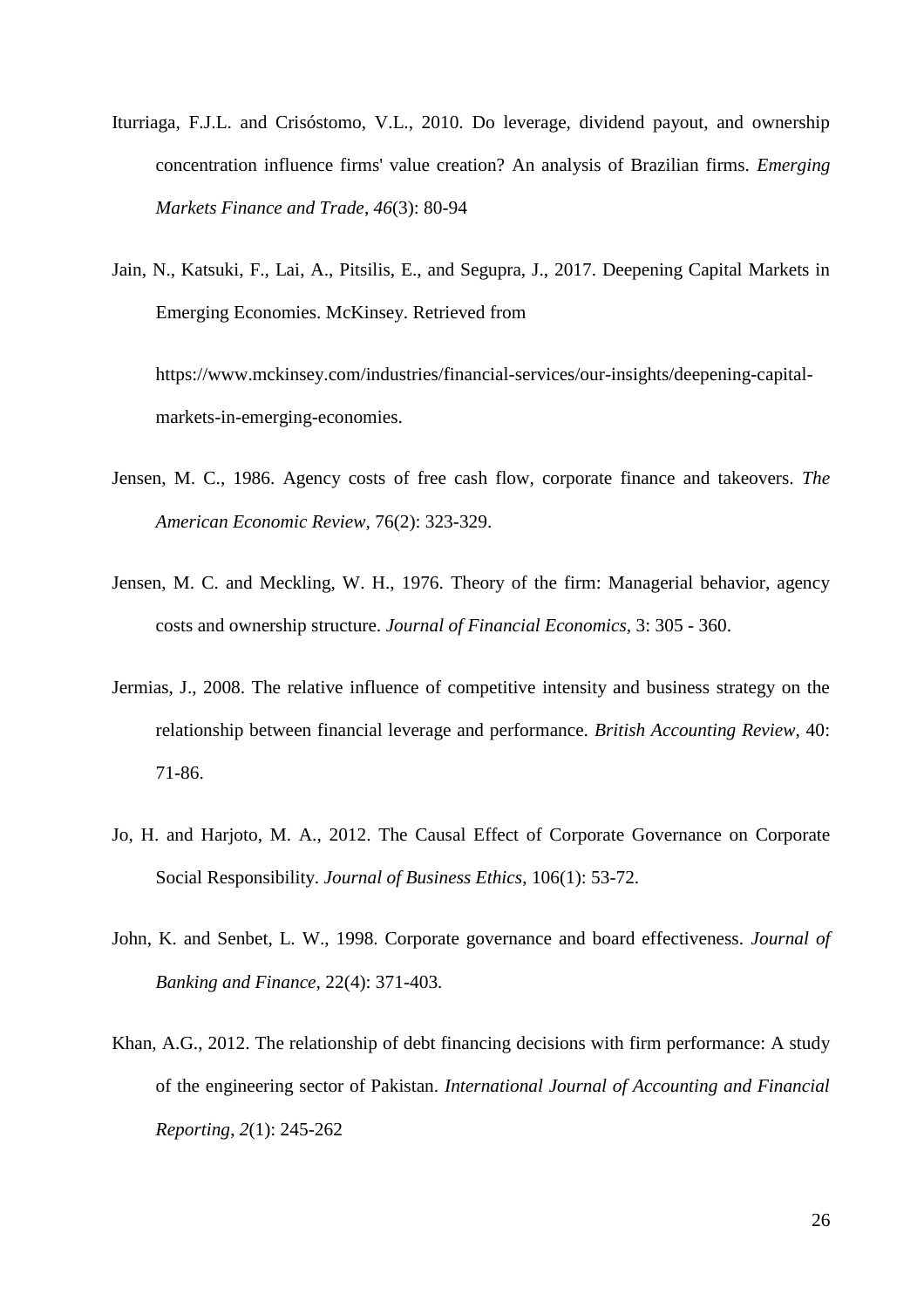- Kiel, G.C. and Nicholson, G.J., 2003. Board composition and corporate performance: How the Australian experience informs contrasting theories of corporate governance. *Corporate Governance: An International Review*, 11(3): 189-205.
- Kim, E. H., 1978. A mean-variance theory of optimal debt financing and corporate debt capacity. *The Journal of Finance, 33*(1): 45–63
- Kraus, A., & Litzenberger, R. H. (1973). A state-preference model of optimal financial leverage. *The Journal of Finance, 28*(4): 911–922.
- Kochhar, R. 1996. Explaining firm debt financing: the role of agency theory vs. transaction cost economics. *Strategic Management Journal*, 17: 713–728.
- Le, T. V. and O'Brien, J. P. 2010. Can two wrongs make a right? State ownership and debt in a transition economy. *Journal of Management Studies ,* 47(7): 1297-1316.
- Lee, Y. and Gordon, R.H., 2005. Tax structure and economic growth. *Journal of public economics*, *89*(5-6): 1027-1043
- Li, H.X., Wang, Z.J. and Deng, X.L. 2008. Ownership, independent directors, agency costs and financial distress: evidence from Chinese listed companies. *Corporate Governance: The international journal of business in society*, 8(5): 622-636.
- Mansfield, E. R. and Helms, B. P. 1982. Detecting multicollinearity. *The American Statistician,*  36(3): 158-160.
- Margaritis, D. and Psillaki, M., 2010. Debt financing, equity ownership and firm performance. *Journal of banking & finance*, *34*(3): 621-632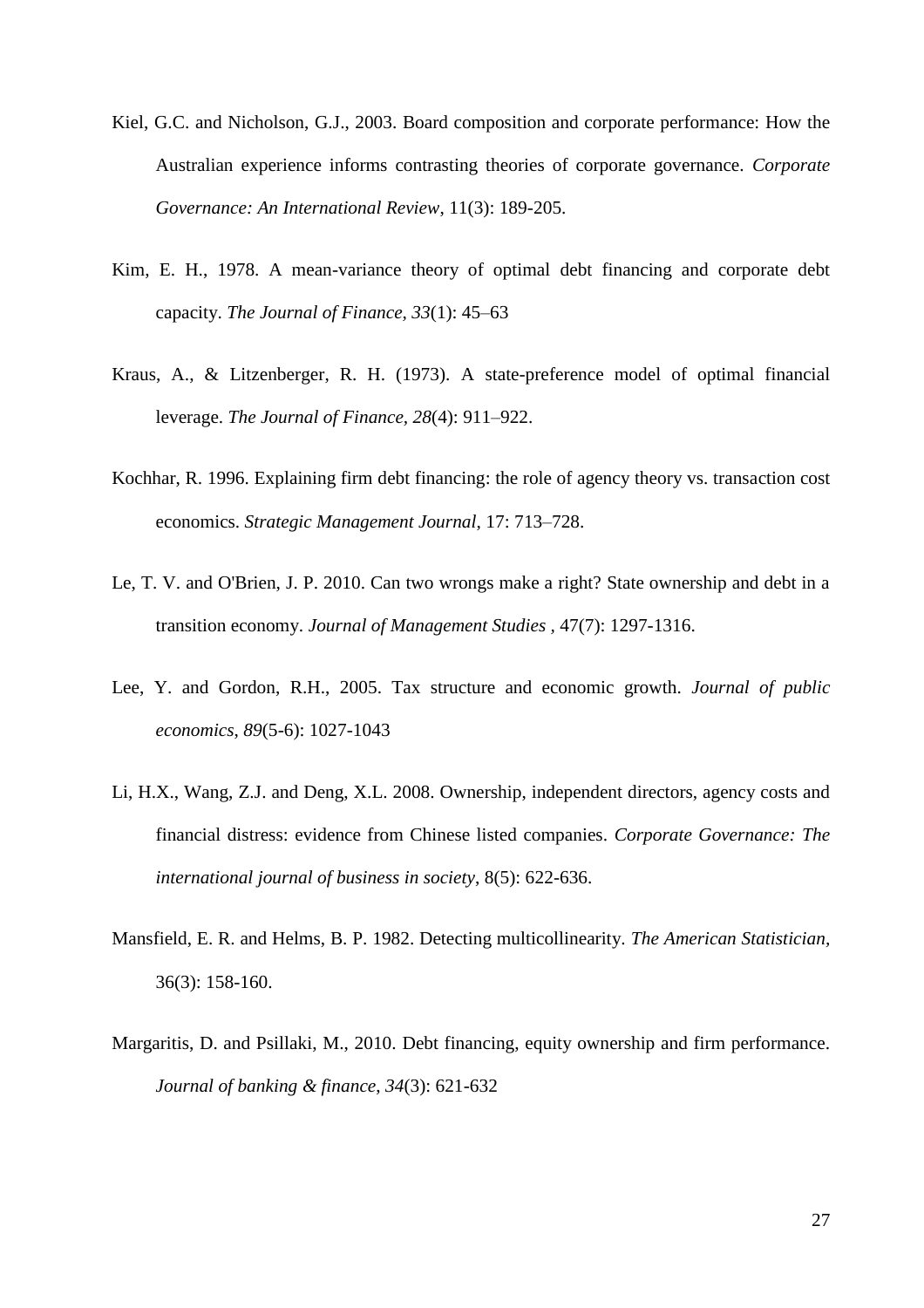- Meyer, J and Rowan, B. 1977. Institutional organizations: formal structure as myth and ceremony. *American Journal of Sociology*, 83: 340–363.
- Myers, S. C., & Majluf, N. S. 1984. Corporate financing and investment decisions when firms have information that investors do not have. *Journal of Financial Economics*,13: 187– 221.
- Mizruchi, M and Stearns, L. 1994. A longitudinal study of borrowing by large American corporations. *Administrative Science Quarterly,* 39: 118–140.
- Modigliani, F and Miller, M. 1958. The cost of capital, corporate finance and the theory of investment. *American Economic Review*, 48(1): 261-297.
- Modigliani, F and Miller, M. 1963. Corporate income taxes and the cost of capital: A correction. *American Economic Review*, 53: 433-443.
- Myers, S.C. 1977. Determinants of Corporate Borrowing. *Journal of Financial Economics*, 9: 147-76.
- Myers, S.C., 1984. The debt financing puzzle. Journal of Finance 39, 575–592. Myers, S.C., 2001. Debt financing. *Journal of Economic Perspectives,* 15: 81–102.
- Mura, R., 2007. Firm performance: Do non‐ executive directors have minds of their own? Evidence from UK panel data. *Financial Management*, *36*(3): 81-112.
- Nguyen,T.D.K. and Ramachandran, N., 2006. Debt financing in small and medium-sized enterprises: the case of Vietnam. *ASEAN Economic bulletin*, *23*(2): 192-211.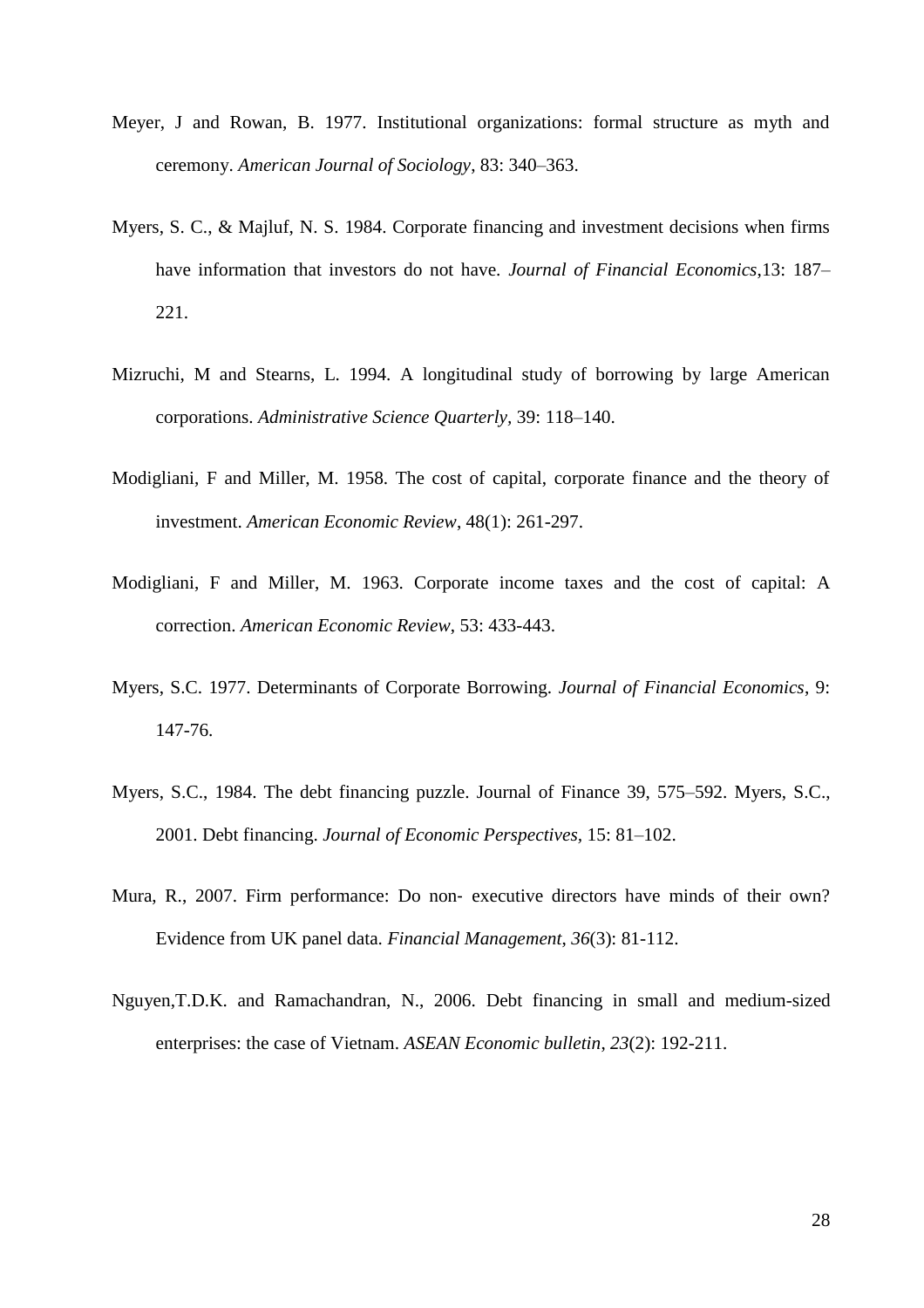- Nguyen, T.T.M., Evans, E. and Lu, M., 2017. Independent directors, ownership concentration and firm performance in listed companies: evidence from Vietnam. *Pacific Accounting Review*, *29*(2): 204-226
- O'Brien, J. 2003. The debt financing implication of pursuing a strategy of innovation. *Strategic Management Journal*, 24(2): 415-431.
- O'Brien, J. P. and David, P. 2010. Firm growth and type of debt: the paradox of discretion. *Industrial and Corporate Change*, 19: 51–80.
- Peng, M. W. 2004. Outside directors and firm performance during institutional transitions'. *Strategic Management Journal,* 25(5): 453 - 471.
- Pfeffer, J. 1972. Size and composition of corporate boards of directors: The organisation and its environment'. *Administrative science quarterly,* 17(2): 218-228.
- Pfeffer, J., and Salancik, G. R. 1978. The external control of organizations: A resource dependence perspective. New York: Harper and Row.
- Porter, M.E. (1980). *Competitive strategy: Techniques for analyzing industries and competitors*, New York: free press.
- Puffer, S. M. and McCarthy, D. J. 2003. The emergence of corporate governance in Russia. *Journal of World Business,* 38(4): 284-298.
- Rashid, A., De Zoysa, A., Lodh, S. and Rudkin, K. 2010. Board composition and firm performance: Evidence from Bangladesh. *Australasian Accounting Business and Finance Journal*, 4(1): 76-96.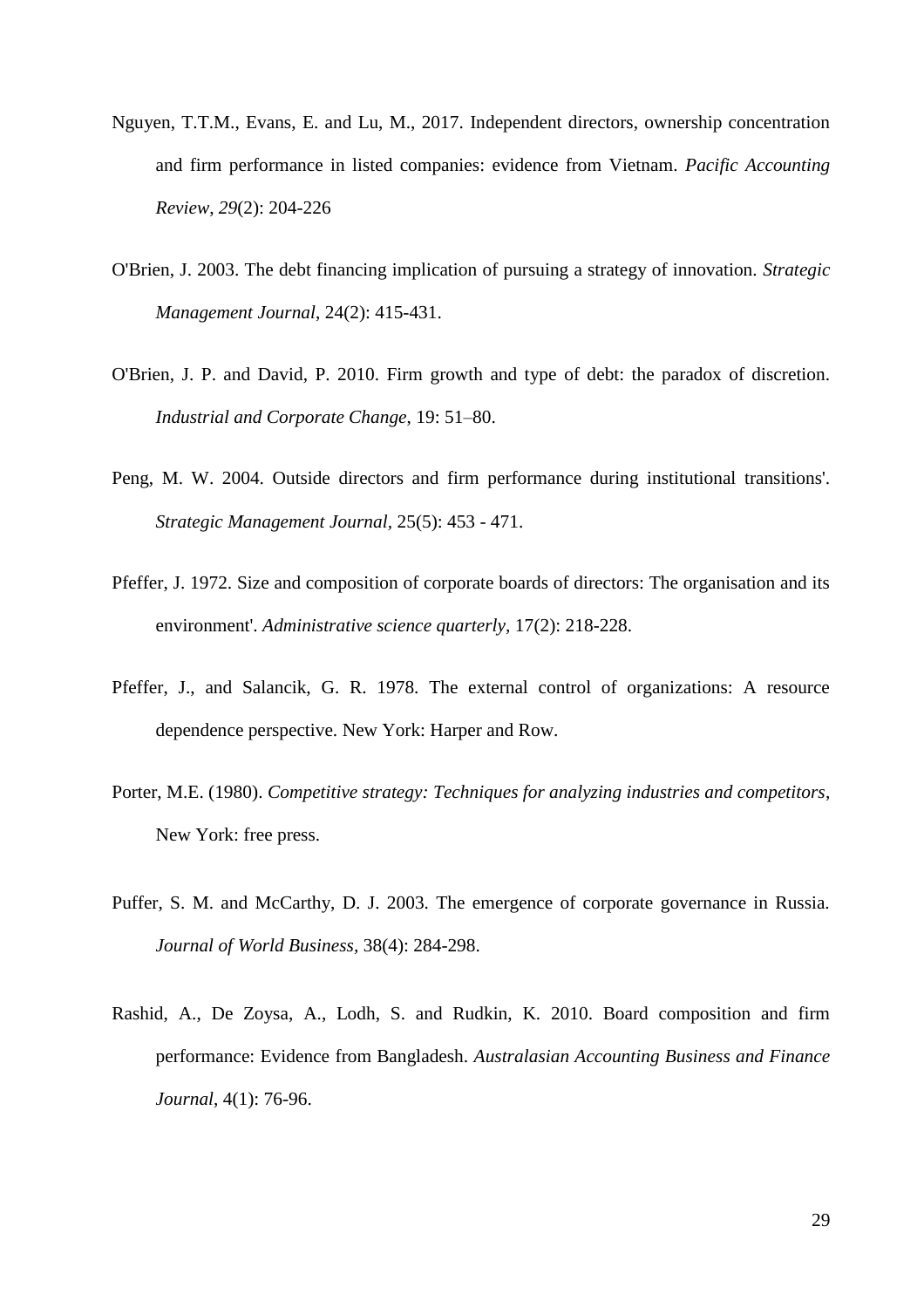- Raymar, S. 1991. A model of debt financing when earnings are mean-reverting. *Journal of Financial and Quantitative Analysis*, *26*(03): 327-344.
- Roslan, S., 2012. Debt financing effect on firms performance: Focusing on consumers and industrials sectors on Malaysian firms. *International review of business research papers*, *8*(5): 137-155.
- Salim, M. and Yadav, R., 2012. Debt financing and firm performance: Evidence from Malaysian listed companies. *Procedia-Social and Behavioral Sciences*, *65*: 156-166.
- Sami, H., Wang, J. and Zhou, H., 2011. Corporate governance and operating performance of Chinese listed firms. *Journal of International Accounting, Auditing and Taxation*, *20*(2): 106-114
- Sarkar, J. and Sarkar, S. 2008. Debts and corporate governance in emerging economies. *Economics of transition,* 16(2): 293-334.
- Simerly, R. L. and Li, M. F. 2000. Environmental dynamism, debt financing and performance: a theoretical integration and empirical test. *Strategic Management Journal*, 21: 31–49.
- Stiglitz, J.E. 2000. Capital market liberalization, economic growth, and instability. *World development*, *28*(6): 1075-1086.
- Tian, J and Lau, CM. 2001. Board composition, leadership structure, and performance in Chinese shareholding companies. *Asia Pacific Journal of Management,* 18: 245–263.
- Titman, S. and Wessels, R., 1988. The determinants of debt financing choice. *The Journal of finance*, *43*(1): 1-19.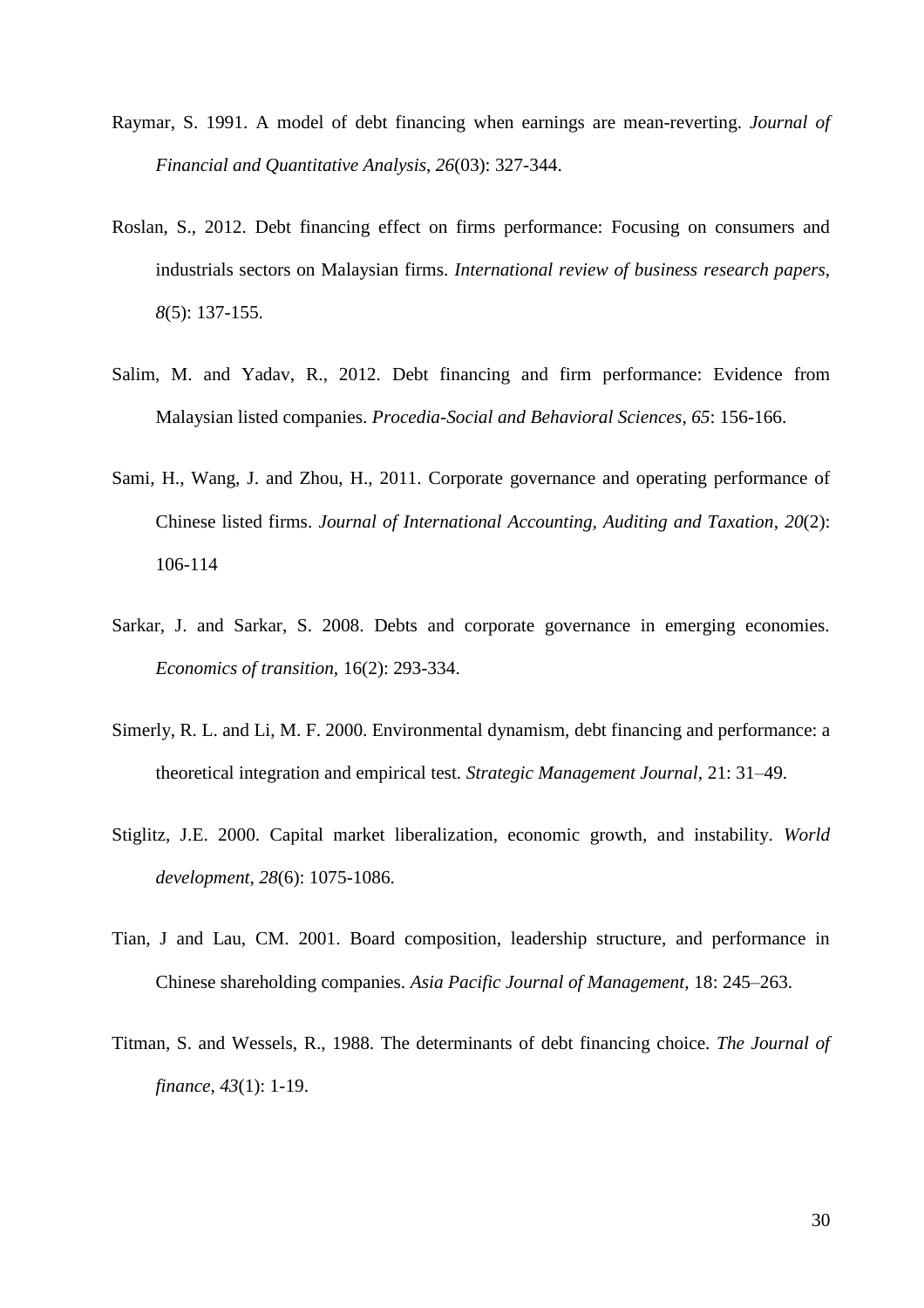- Vincente-Lorente, J. D. 2001. Specificity and opacity as resource-based determinants of debt financing: evidence for Spanish manufacturing firms. *Strategic Management Journal*, 22: 157–177.
- Vo, D.H. and Nguyen, T.M., 2014. The impact of corporate governance on firm performance: Empirical study in Vietnam. *International Journal of Economics and Finance*, *6*(6): 1-13
- Vo, X.V., 2017. Determinants of debt financing in emerging markets: Evidence from Vietnam. *Research in International Business and Finance*, *40*: 105-113.
- Vo, X.V. and Ellis, C., 2017. An empirical investigation of debt financing and firm value in Vietnam. *Finance Research Letters*, *22*: 90-94
- Wen, Y., Rwegasira, K. and Bilderbeek, J., 2002. Corporate governance and debt financing decisions of the Chinese listed firms. *Corporate Governance: An International Review*, *10*(2): 75-83.
- Westphal, J. D., Gulati, R. and Shortell, S. M. 1997. Customization or conformity? An institutional and network perspective on the content and consequences of TQM adoption. *Administrative Science Quarterly*, 42(2): 366-394.
- Williamson, O. E. 1967. Hierarchical Control and Optimum Firm Size. *Journal of Political Economy*, 53 (2): 123-138.

Wooldridge, J.M. 2010. Econometric analysis of cross section and panel data. MIT press.

World Bank. 2006. Overview of the capital markets in Vietnam and directions for development. Washington, DC: World Bank. Available at [http://documents.worldbank.org/curated/en/799361468350165858/Overview-of-the](http://documents.worldbank.org/curated/en/799361468350165858/Overview-of-the-capital-markets-in-Vietnam-and-directions-for-development)[capital-markets-in-Vietnam-and-directions-for-development](http://documents.worldbank.org/curated/en/799361468350165858/Overview-of-the-capital-markets-in-Vietnam-and-directions-for-development)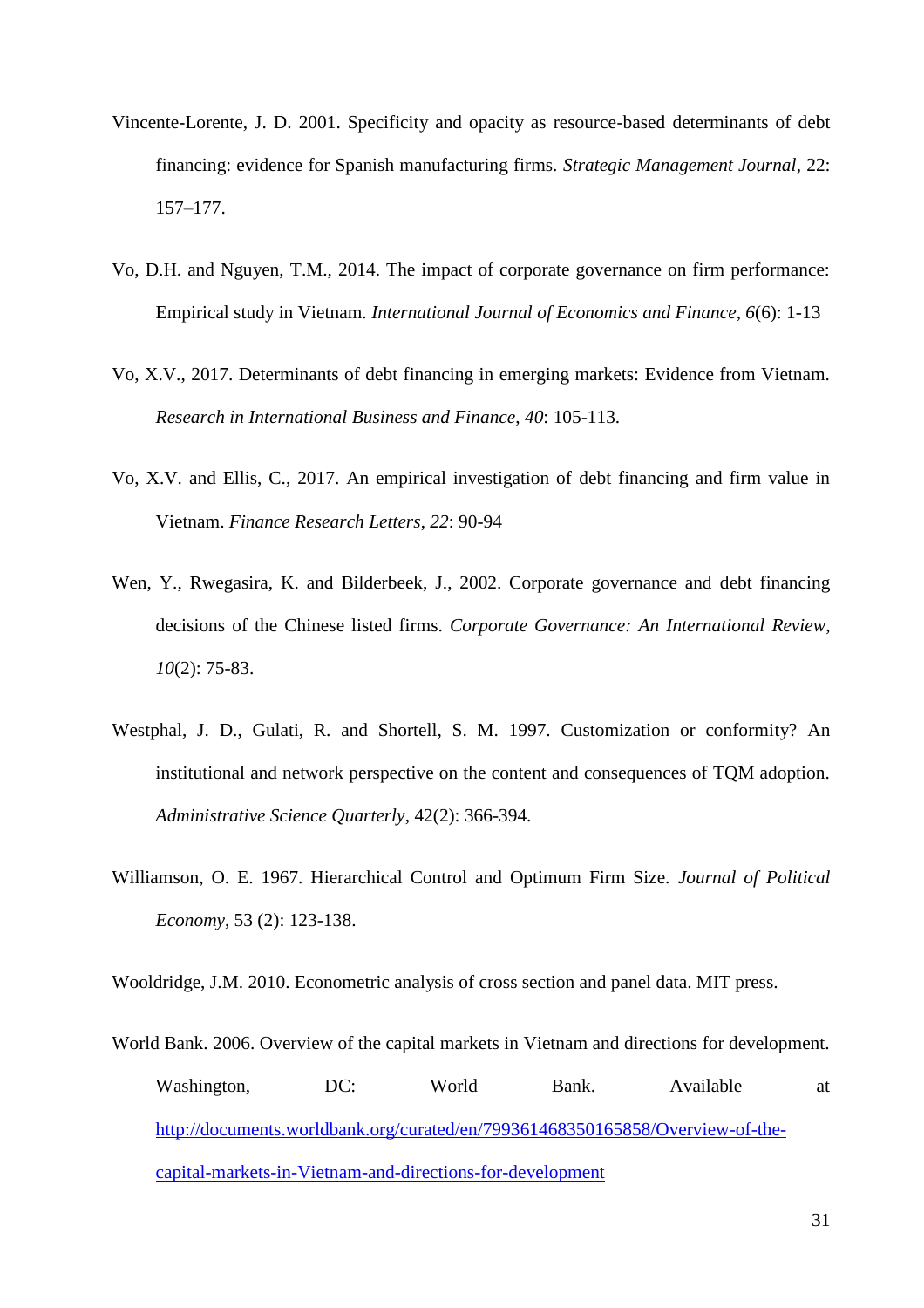- World Bank. 2018. Vietnam Overview. Available at https://www.worldbank.org/en/country/vietnam/overview
- Young, M.N., Peng, M.W., Ahlstrom, D., Bruton, G.D. and Jiang, Y. 2008. Corporate governance in emerging economies: A review of the principal–principal perspective. *Journal of Management studies*, *45*(1): 196-220.
- Zeitun, R and Tian, G., 2007. Debt financing and corporate performance: evidence from Jordan. Australasian Accounting Business and Finance Journal, 1: 40-53

# **Appendix**

| Industry    | <i><b>Observations</b></i><br>$(2013 - 2017)$       |     |
|-------------|-----------------------------------------------------|-----|
| Industry 1  | Agriculture, forestry and fishing                   | 20  |
| Industry 2  | Mining and quarrying                                | 90  |
| Industry 3  | Manufacturing                                       | 435 |
| Industry 4  | Electricity, Gas, Steam and Air Conditioning supply | 115 |
| Industry 5  | Water supply                                        | 20  |
| Industry 6  | Construction                                        | 430 |
| Industry 7  | Wholesale and retail trade                          | 160 |
| Industry 8  | Transportation and storage                          | 105 |
| Industry 9  | Accommodation and food service activities           | 35  |
| Industry 10 | Information and communication                       | 40  |
| Industry 11 | Professional, Scientific and technical activities   | 15  |
| Industry 12 | Administrative and supportive service               | 15  |
| Industry 13 | Arts, entertainment and recreation                  | 20  |

# **Table A: Industry-based classification of the sample**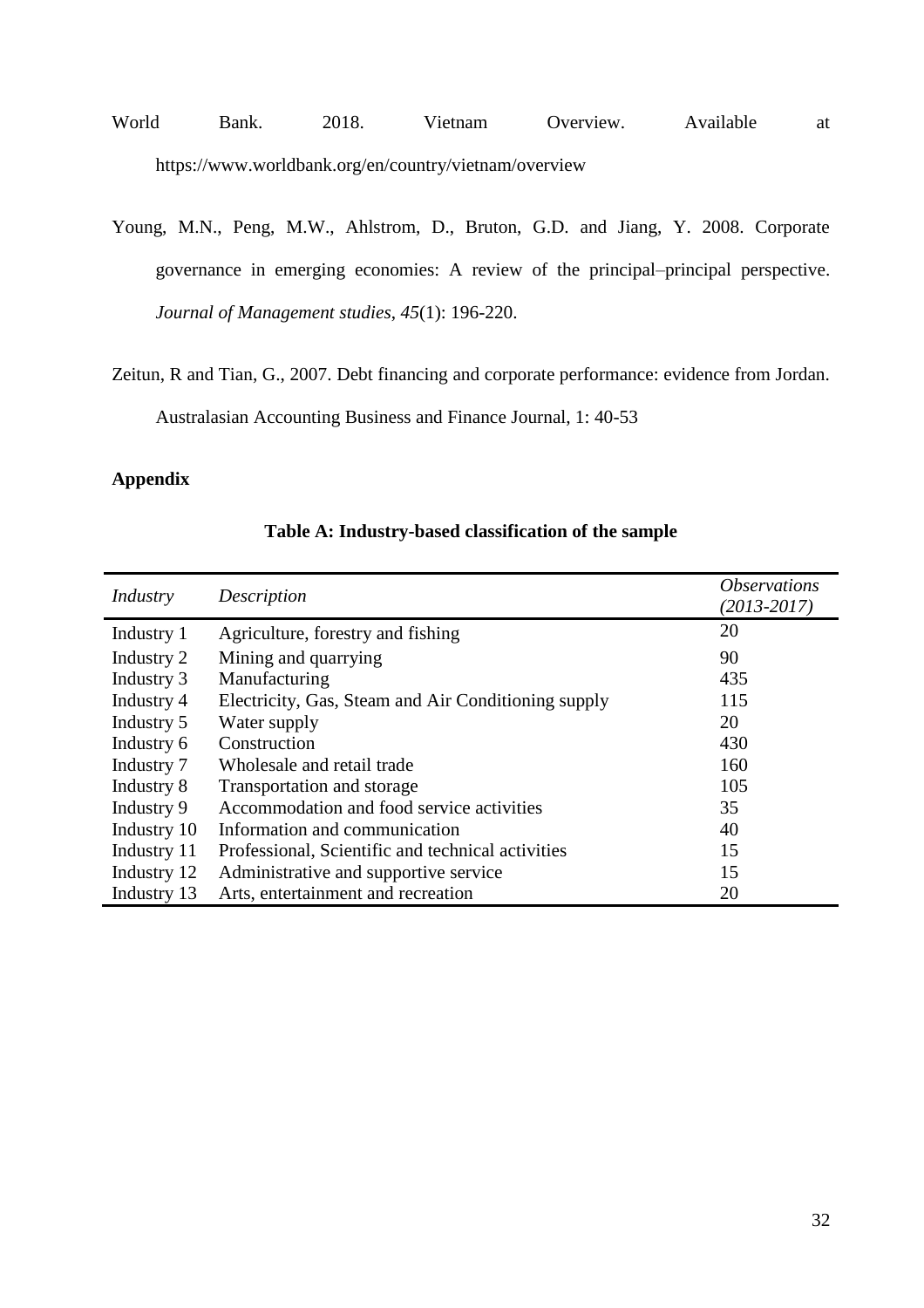**Table 1. Correlation matrix**

|                   | <b>ROA</b> | <b>ROE</b> | DE        | ID        | $DE*ID$   | <sub>SO</sub> | <b>DUAL</b> | <b>BOARDSIZE</b> | <b>FIRMSIZE</b> | <b>VIF</b> |
|-------------------|------------|------------|-----------|-----------|-----------|---------------|-------------|------------------|-----------------|------------|
| <b>ROA</b>        |            |            |           |           |           |               |             |                  |                 |            |
| <b>ROE</b>        | 0.1504     |            |           |           |           |               |             |                  |                 |            |
| DE                | $-0.0103$  | $-0.7096$  |           |           |           |               |             |                  |                 | 4.54       |
| ID                | 0.0106     | 0.0561     | 0.0163    |           |           |               |             |                  |                 | 1.11       |
| $DE*ID$           | 0.0654     | 0.4913     | $-0.6817$ | 0.0375    |           |               |             |                  |                 | 4.55       |
| SO <sub>1</sub>   | $-0.0332$  | 0.0057     | $-0.0063$ | $-0.0097$ | 0.0129    |               |             |                  |                 | 1.11       |
| <b>DUAL</b>       | $-0.0293$  | $-0.0045$  | 0.0108    | $-0.2492$ | $-0.0286$ | $-0.1711$     |             |                  |                 | 1.11       |
| <b>BOARDSIEZE</b> | $-0.0001$  | $-0.0095$  | $-0.0128$ | 0.1077    | 0.0152    | $-0.2314$     | $-0.0258$   |                  |                 | 1.16       |
| <b>FIRMSIZE</b>   | 0.0654     | 0.0104     | 0.0061    | 0.1311    | $-0.0048$ | 0.0362        | 0.0149      | 0.2621           |                 | 1.10       |

**Table 2. Descriptive Statitic**

| Variable         | <b>Obs</b> | Mean  | S. Dev. | Min       | Max     |  |
|------------------|------------|-------|---------|-----------|---------|--|
| <b>ROA</b>       | 1500       | 0.050 | 0.094   | $-0.689$  | 1.719   |  |
| <b>ROE</b>       | 1500       | 0.079 | 2.270   | $-51.125$ | 65.053  |  |
| DE               | 1500       | 1.576 | 1.463   | 0.000     | 0.820   |  |
| ID               | 1500       | 0.605 | 0.183   | 0.000     | 0.900   |  |
| <b>SO</b>        | 1500       | 0.381 | 0.217   | 0.000     | 0.890   |  |
| <b>BOARDSIZE</b> | 1500       | 5.430 | 1.160   | 0.000     | 12.000  |  |
| <b>FIRMSIZE</b>  | 1500       | 1.23  | 0.292   | 0.045     | 301.492 |  |

*Note: Firm size is measured by total asset in trillion VND*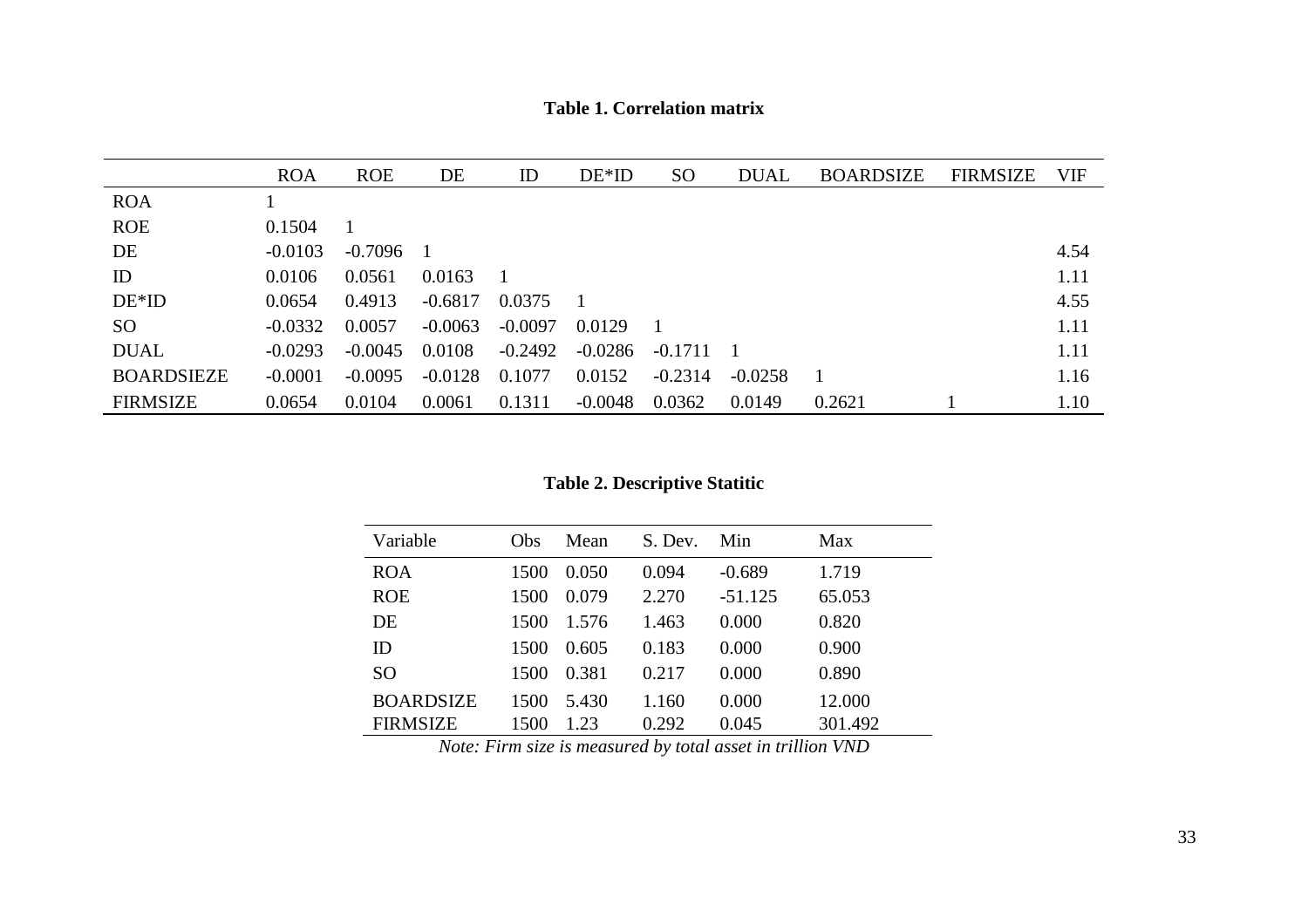|                 |                        |         | <b>ROA</b> |         |                       | <b>ROE</b> |          |           |  |
|-----------------|------------------------|---------|------------|---------|-----------------------|------------|----------|-----------|--|
|                 | <b>FE</b>              |         | <b>RE</b>  |         |                       | <b>FE</b>  |          | <b>RE</b> |  |
|                 | Coeff.                 | p value | Coeff.     | p value | Coeff.                | p value    | Coeff.   | p value   |  |
| Lag DE          | $-0.163$               | 0.049   | $-0.124$   | 0.046   | $-0.201$              | 0.000      | $-0.200$ | 0.001     |  |
| Lag ID          | 0.386                  | 0.004   | 0.186      | 0.023   | 0.557                 | 0.007      | 0.638    | 0.000     |  |
| Lag $DE*ID$     | 0.254                  | 0.001   | 0.314      | 0.041   | 0.480                 | 0.000      | 0.479    | 0.003     |  |
| Lag SO          | 0.090                  | 0.293   | 0.025      | 0.173   | 0.031                 | 0.001      | 0.019    | 0.062     |  |
| Lag DUAL        | 0.066                  | 0.052   | 0.013      | 0.072   | 0.020                 | 0.078      | 0.041    | 0.043     |  |
| Lag BOARDSIZE   | 0.039                  | 0.045   | 0.061      | 0.849   | 0.048                 | 0.673      | 0.037    | 0.857     |  |
| Lag FIRMSIZE    | 0.029                  | 0.607   | 0.054      | 0.033   | 0.115                 | 0.027      | 0.046    | 0.002     |  |
| Lag Industry 1  | 0.619                  | 0.278   | 0.064      | 0.139   | 0.399                 | 0.495      | 0.085    | 0.834     |  |
| Lag Industry 2  | 0.034                  | 0.051   | 0.040      | 0.091   | 0.047                 | 0.832      | 0.145    | 0.727     |  |
| Lag Industry 3  | 0.073                  | 0.091   | 0.044      | 0.318   | 0.969                 | 0.263      | 0.086    | 0.832     |  |
| Lag Industry 4  | 0.052                  | 0.132   | 0.046      | 0.017   | 0.231                 | 0.541      | 0.116    | 0.778     |  |
| Lag Industry 5  | 0.089                  | 0.438   | 0.050      | 0.355   | 0.099                 | 0.811      | 0.135    | 0.762     |  |
| Lag Industry 6  | $-0.035$               | 0.762   | 0.080      | 0.857   | $-0.155$              | 0.883      | 0.147    | 0.718     |  |
| Lag Industry 7  | 0.059                  | 0.513   | 0.031      | 0.491   | 1.463                 | 0.097      | 0.227    | 0.581     |  |
| Lag Industry 8  | 0.288                  | 0.703   | 0.063      | 0.160   | $-0.382$              | 0.619      | 0.052    | 0.901     |  |
| Lag Industry 9  | 0.049                  | 0.328   | 0.066      | 0.186   | 0.059                 | 0.821      | 0.044    | 0.918     |  |
| Lag Industry 10 | 0.592                  | 0.874   | 0.111      | 0.822   | 0.062                 | 0.817      | 0.029    | 0.946     |  |
| Lag Industry 11 | 0.194                  | 0.821   | 0.357      | 0.503   | $-0.065$              | 0.941      | 0.092    | 0.842     |  |
| Lag Industry 12 | 0.651                  | 0.439   | 0.389      | 0.498   | 0.431                 | 0.549      | 0.339    | 0.457     |  |
| Lag Industry 13 | 0.034                  | 0.792   | 0.057      | 0.916   | 0.079                 | 0.838      | 0.074    | 0.869     |  |
| Constant        | $-0.101$               | 0.043   | $-0.197$   | 0.005   | $-3.541$              | 0.016      | $-1.490$ | 0.009     |  |
| N               | 900                    |         | 900        |         | 900                   |            | 900      |           |  |
| R-squared       | 0.690                  |         | 0.659      |         | 0.881                 |            | 0.879    |           |  |
| Hausman Test    | $Prob > Chi2 = 0.0324$ |         |            |         | $Prob > Chi = 0.0119$ |            |          |           |  |

**Table 3: Fixed/Random effect-IV results for ROA and ROE**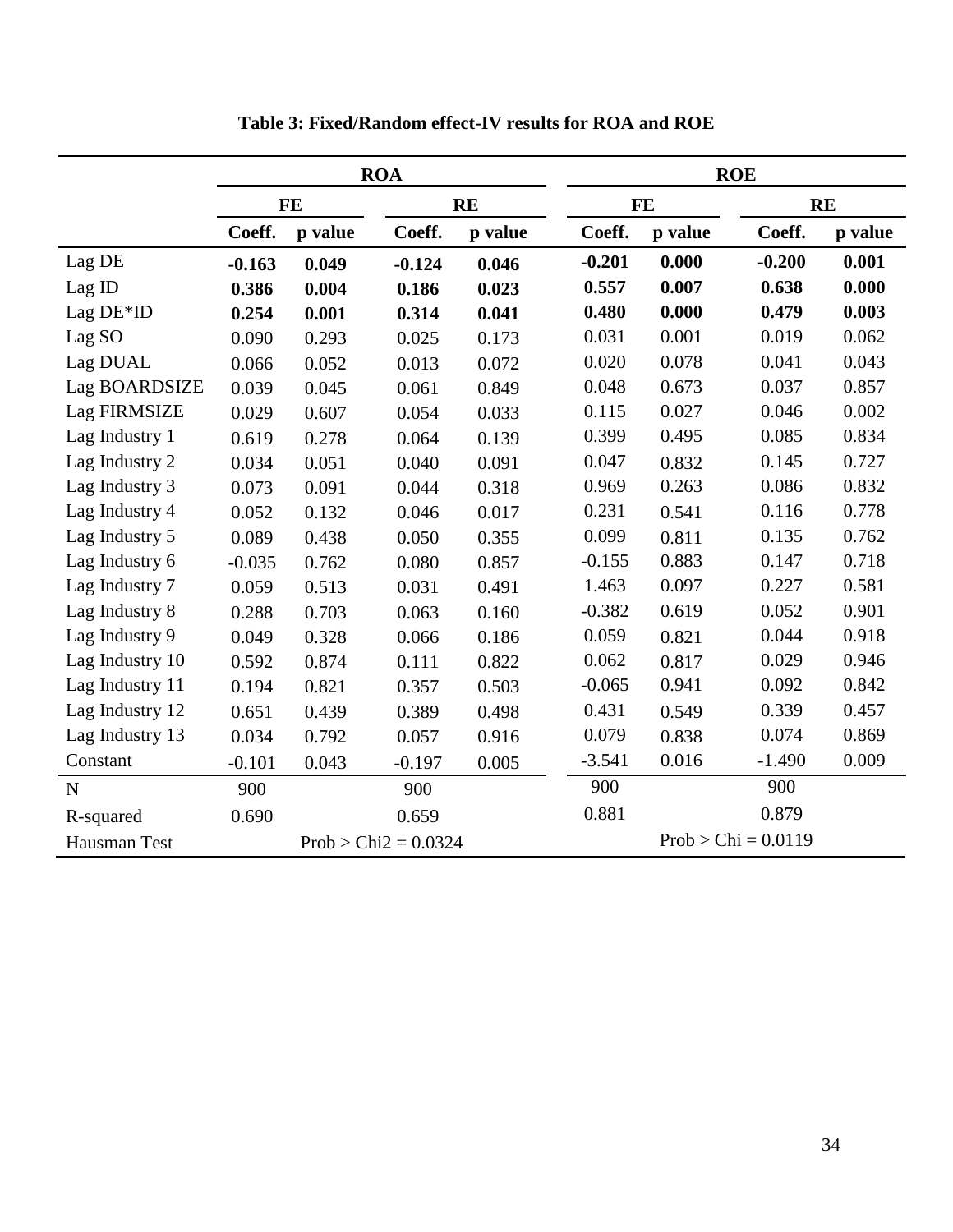|                    | <b>ROA</b> |         |           | <b>ROE</b> |  |  |  |
|--------------------|------------|---------|-----------|------------|--|--|--|
|                    | Coeff.     | p value | Coeff.    | p value    |  |  |  |
| Lag Profitability  | 0.091      | 0.107   | 0.198     | 0.389      |  |  |  |
| Lag DE             | $-0.005$   | 0.000   | $-0.232$  | 0.000      |  |  |  |
| Lag ID             | 0.066      | 0.018   | 1.131     | 0.023      |  |  |  |
| Lag DE*ID          | 0.089      | 0.003   | 1.113     | 0.041      |  |  |  |
| Lag SO             | $-0.073$   | 0.062   | 0.148     | 0.744      |  |  |  |
| Lag DUAL           | $-0.007$   | 0.713   | $-0.270$  | 0.319      |  |  |  |
| Lag BOARDSIZE      | $-0.015$   | 0.022   | $-0.103$  | 0.144      |  |  |  |
| Lag FIRMSIZE       | 0.000      | 0.403   | 0.000     | 0.529      |  |  |  |
| Lag Industry1      | 1.053      | 0.034   | 4.223     | 0.466      |  |  |  |
| Lag Industry2      | $-0.052$   | 0.874   | $-4.008$  | 0.239      |  |  |  |
| Lag Industry3      | 0.706      | 0.307   | $-2.260$  | 0.596      |  |  |  |
| Lag Industry4      | $-0.450$   | 0.338   | 1.554     | 0.737      |  |  |  |
| Lag Industry5      | 0.454      | 0.422   | 2.097     | 0.810      |  |  |  |
| Lag Industry6      | $-0.078$   | 0.865   | $-3.309$  | 0.528      |  |  |  |
| Lag Industry7      | $-0.196$   | 0.808   | $-0.713$  | 0.924      |  |  |  |
| Lag Industry8      | 0.121      | 0.592   | 0.662     | 0.728      |  |  |  |
| Lag Industry9      | 0.025      | 0.888   | 2.095     | 0.361      |  |  |  |
| Lag Industry10     | $-0.080$   | 0.845   | 1.452     | 0.778      |  |  |  |
| Lag Industry11     | 0.336      | 0.307   | 1.793     | 0.434      |  |  |  |
| Lag Industry12     | $-0.072$   | 0.480   | $-0.390$  | 0.590      |  |  |  |
| Lag Industry13     | $-0.562$   | 0.125   | $-0.365$  | 0.904      |  |  |  |
| Constant           | 0.031      | 0.599   | 0.963     | 0.164      |  |  |  |
| N                  | 900        |         | 900       |            |  |  |  |
| AR(1)              | $p=0.151$  |         | $p=0.053$ |            |  |  |  |
| AR(2)              | $p=0.852$  |         | $p=0.082$ |            |  |  |  |
| <b>Sargen Test</b> | $p=0.068$  |         | $p=0.070$ |            |  |  |  |

**Table 4: One step- system GMM results**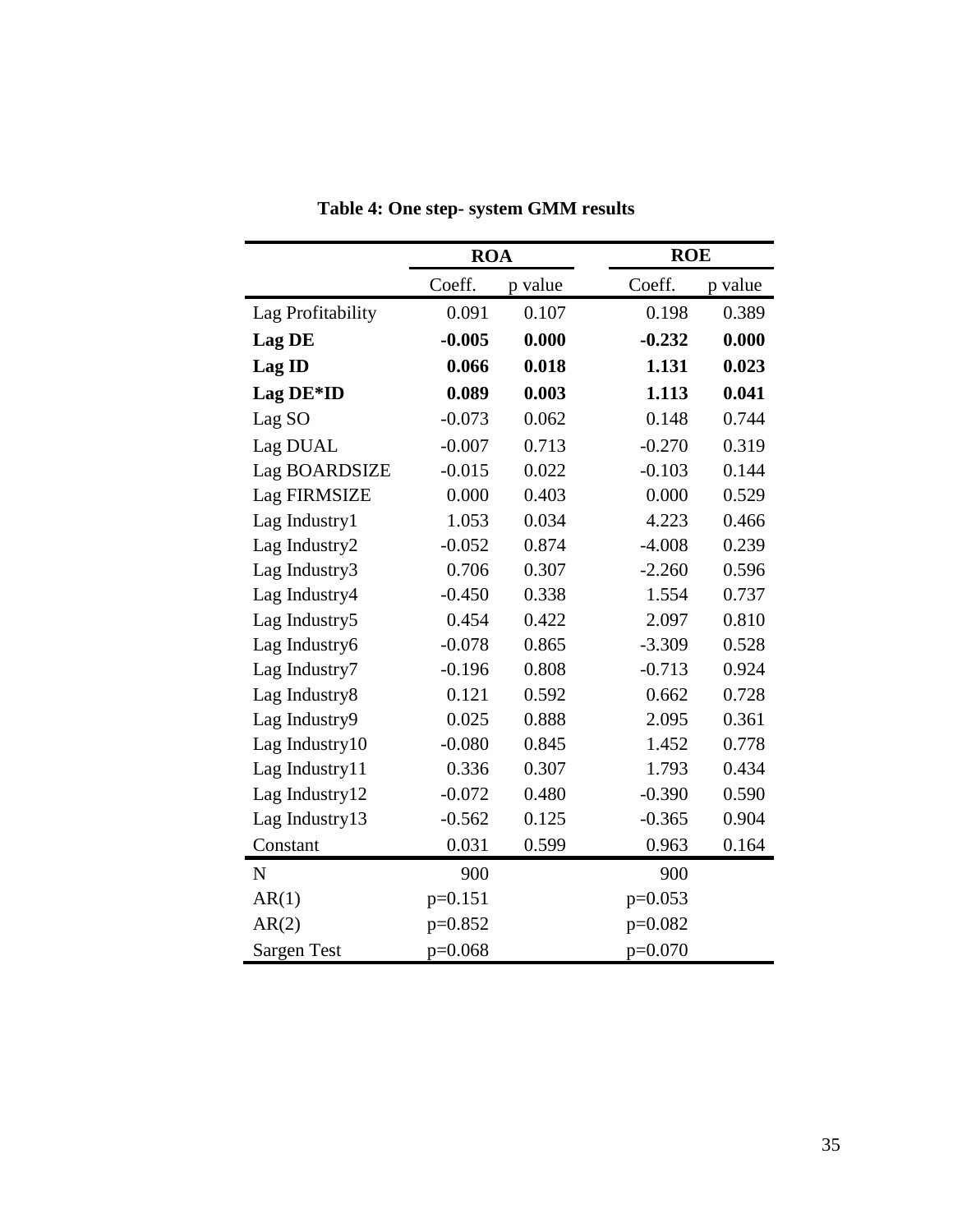| <b>ROA</b> |                        | <b>Financial leverage</b> |        |        |  |
|------------|------------------------|---------------------------|--------|--------|--|
|            |                        | Low                       | Medium | High   |  |
| <b>IDs</b> | The lowest $\%$ of IDs | 0.5188                    | 0.5158 | 0.5129 |  |
|            | The highest $%$ of IDs | 0.3910                    | 0.4949 | 0.5988 |  |
| <b>ROE</b> |                        | <b>Financial Leverage</b> |        |        |  |
|            |                        | Low                       | Medium | High   |  |
|            | The lowest $\%$ of IDs | 2.3527                    | 2.2707 | 2.1888 |  |
| <b>IDs</b> | The highest $%$ of IDs | 2.0503                    | 2.6998 | 3.3494 |  |

**Table 5: The moderating effect of IDs on debt financing- profitability relation**

**Figure 1: Conceptual Framework**